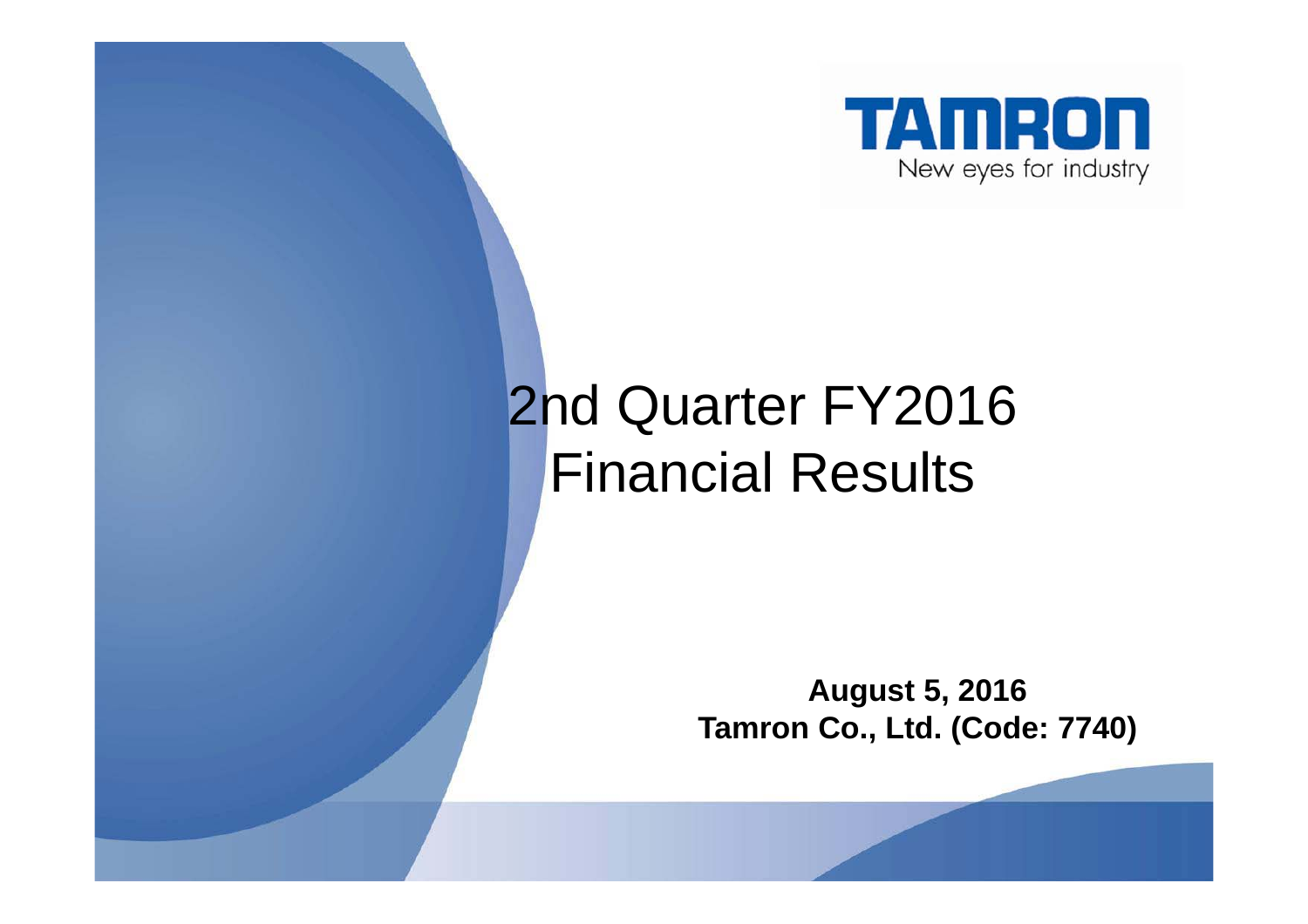#### Contents



#### Ⅰ**. 2nd Quarter FY2016 Financial Results**

| 1. 1st Half FY2016 Summary           | P.4 |
|--------------------------------------|-----|
| 2. 1st Half FY2016 Financial Results | P.5 |

- 3. 1st Half FY2016 Performance Variation Factors  $\rm\,P.6$
- 4. 1st Half FY2016 Results by Segment
- 1) Photographic Products P.7
- 2) Optical Components P.8
- 3) Commercial / Industrial-use Optics P.9

#### Ⅱ**. FY2016 Financial Forecast**

| 1. FY2016 Forecast                      | P.11 |
|-----------------------------------------|------|
| 2. FY2016 Performance Variation Factors | P.12 |
| 3. 2nd Half FY2016 Forecast             | P.13 |
| 4. FY2016 Forecast by Segment           |      |
| 1) Photographic Products                | P.14 |
| 2) Optical Components                   | P.15 |
| 3) Commercial / Industrial-use Optics   | P.16 |

#### Ⅲ**. Financial Situation**

| 1. Financial Summary                 | P.18 |
|--------------------------------------|------|
| 2. Capital Investment & Depreciation | P.19 |
| 3. Research & Development Expenses   | P.20 |
| 4. Cash Flow Situation               | P.21 |
| 5. Cash Dividends Outlook            | P.22 |
| 6. Reference Data                    |      |
| 1) Key Performance Index             | P.23 |
| 2) Impact of Foreign Exchange Rate   | P.24 |
| <b>Fluctuations</b>                  |      |

#### Ⅳ**. Mid-Term Strategy**

| 1. Agendas for Transformation | P.26 |
|-------------------------------|------|
| 2. Mid-Term Management Goals  | P.27 |
| 3. Business Strategy          | P.28 |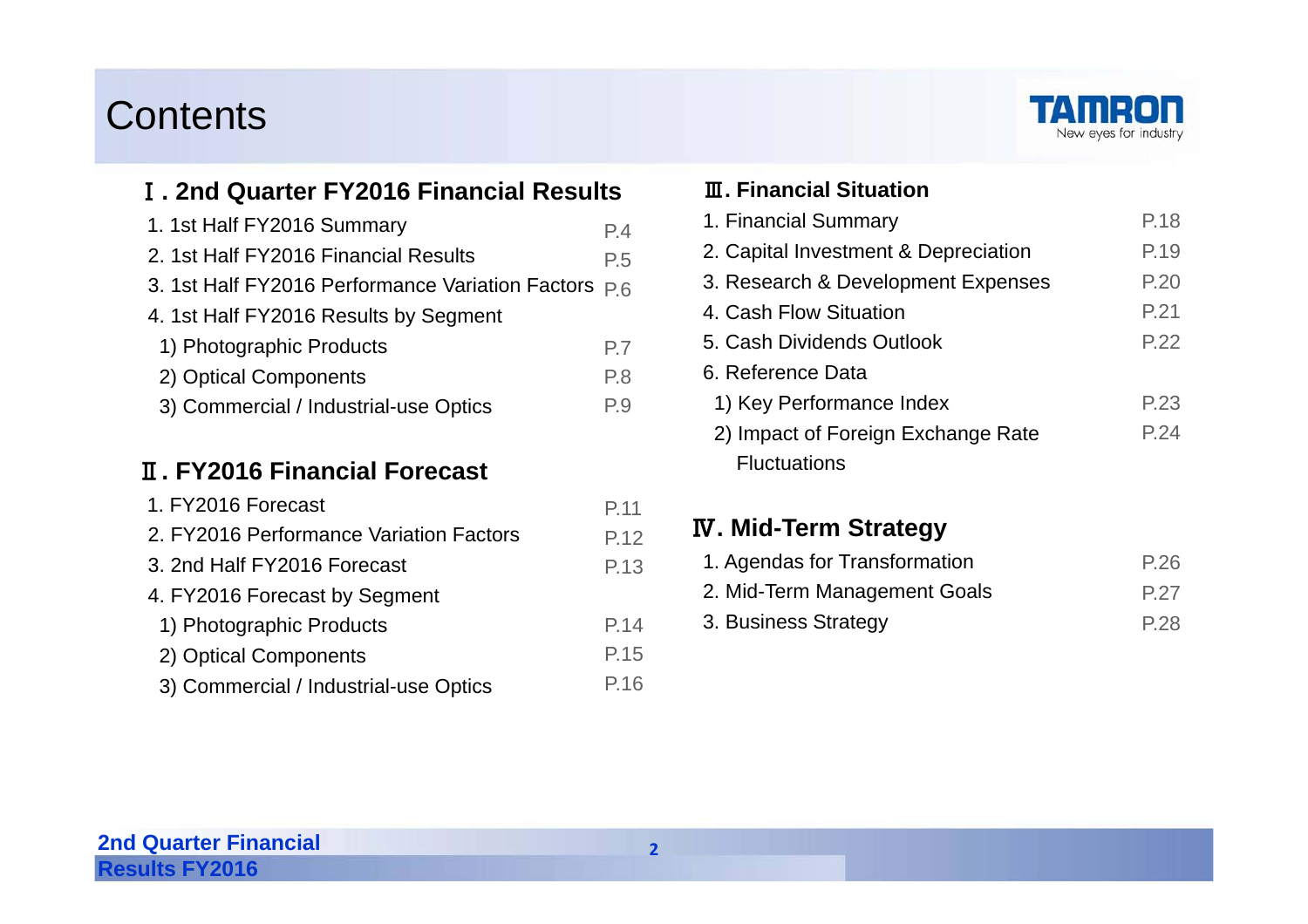

## **I.** 2nd Quarter FY2016 Financial Results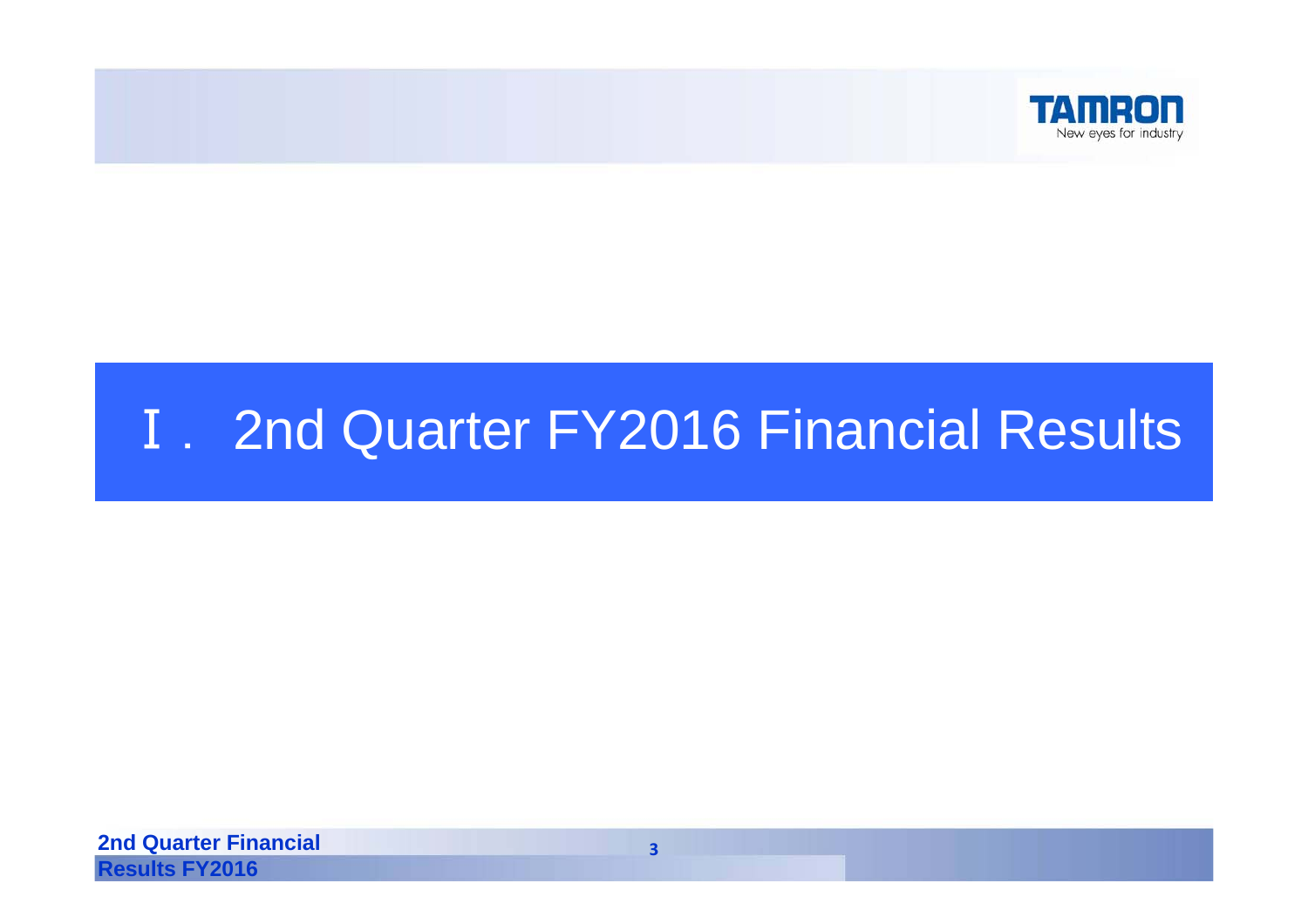## <sup>Ⅰ</sup>-1. 1st Half FY2016 Summary



#### 【**Business Environment**】

- Economic situation ⇒ Enterprise performances became worse due to appreciation of JPY against both USD and Euro, and economic slowdown in emerging countries
- > Digital camera market ⇒ Drastically shrunk especially since 2<sup>nd</sup> Quarter with market stagnation and aftermath of Kumamoto Earthquake

| <i><b>Exploimentally-base (YoY)</b></i> |                             |      |       | 1st H |
|-----------------------------------------|-----------------------------|------|-------|-------|
| (Source: CIPA)                          | Interchangeable lens camera | (1)% | (28)% | (17)% |
| $\mathbf{u}$                            | Interchangeable lens        | 7)%  | (21)% | (15)% |

#### 【**Company's results**】

> 1st H FY16  $\Rightarrow$  Sales declined due to negative impact of appreciation of JPY and other reasons.

Profit was also decreased because of sales decline and unfavorable exchange rate despite SGA reduction

> 2nd Q FY16  $\Rightarrow$  Sales declined, however profit increased more than 10% with cost reduction of COGS and SGA

#### 【**Topics**】

- Enhanced lineup of high-spec "SP series" of own-branded photographic lenses products
	- Launched macro lens "SP 90mmF/2.8 VC USD (Model F017)" in Feb. 2016
	- Launched fixed focal lens "SP85mmF/1.8 VC USD (Model F016)" in Mar. 2016

**2nd Quarter Financial Results FY2016**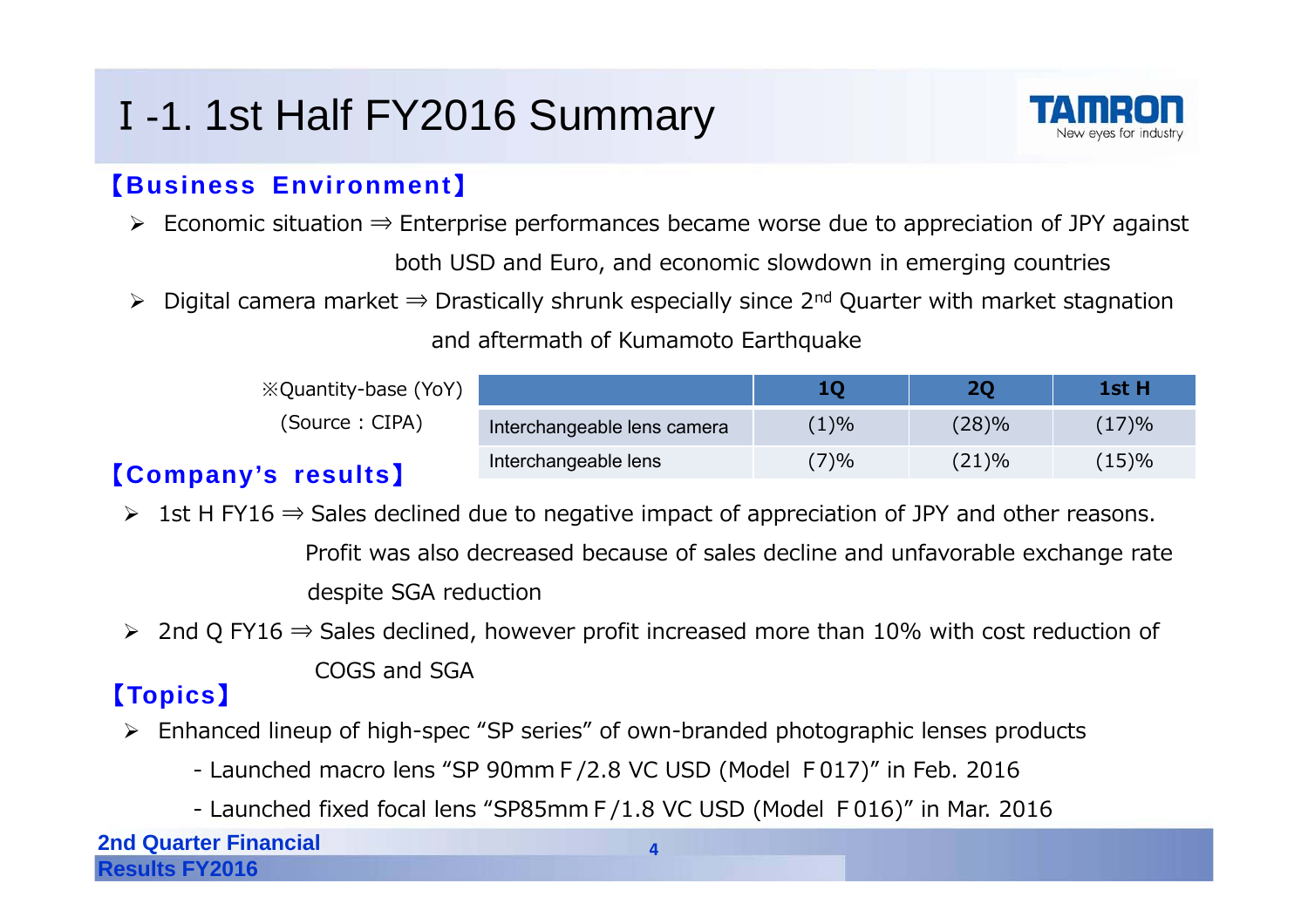#### Ⅰ-2. 1st Half FY2016 Financial Results



(millions of JPY)

|                                   | <b>Actual</b><br><b>1st H FY15</b> | Forecast *<br><b>1st H FY16</b> |        |           | <b>Actual</b><br><b>1st H FY16</b> | Inc / Dec |               | Inc / Dec |  |
|-----------------------------------|------------------------------------|---------------------------------|--------|-----------|------------------------------------|-----------|---------------|-----------|--|
|                                   | (a)                                | (16/4/28)<br>(b)                | (c)    | $(c)-(a)$ | $\frac{9}{6}$                      | $(c)-(b)$ | $\frac{0}{0}$ |           |  |
| <b>Net Sales</b>                  | 35,235                             | 32,700                          | 30,499 | (4,736)   | 86.6%                              | (2, 200)  | 93.3%         |           |  |
| <b>Operating</b><br><b>Income</b> | 2,764                              | 1,400                           | 1,377  | (1, 387)  | 49.8%                              | (22)      | 98.4%         |           |  |
| (% Sales)                         | 7.8%                               | 4.3%                            | 4.5%   | $(3.3)\%$ |                                    | 0.2%      |               |           |  |
| <b>Ordinary</b><br><b>Income</b>  | 2,819                              | 1,400                           | 1,486  | (1, 333)  | 52.7%                              | 86        | 106.2%        |           |  |
| (% Sales)                         | 8.0%                               | 4.3%                            | 4.9%   | (3.1)%    |                                    | 0.6%      |               |           |  |
| <b>Net Income</b>                 | 2,678                              | 940                             | 934    | (1,743)   | 34.9%                              | (5)       | 99.4%         |           |  |
| (% Sales)                         | 7.6%                               | 2.9%                            | 3.1%   | $(4.5)\%$ |                                    | 0.2%      |               |           |  |
| <b>JPY-1 USD</b>                  | 120.31                             | 112.70                          | 111.72 | (8.59)    |                                    | (0.98)    |               |           |  |
| JPY-1 Euro                        | 134.14                             | 126.10                          | 124.56 | (9.58)    |                                    | (1.54)    |               |           |  |

#### **2nd Quarter Financial Results FY2016**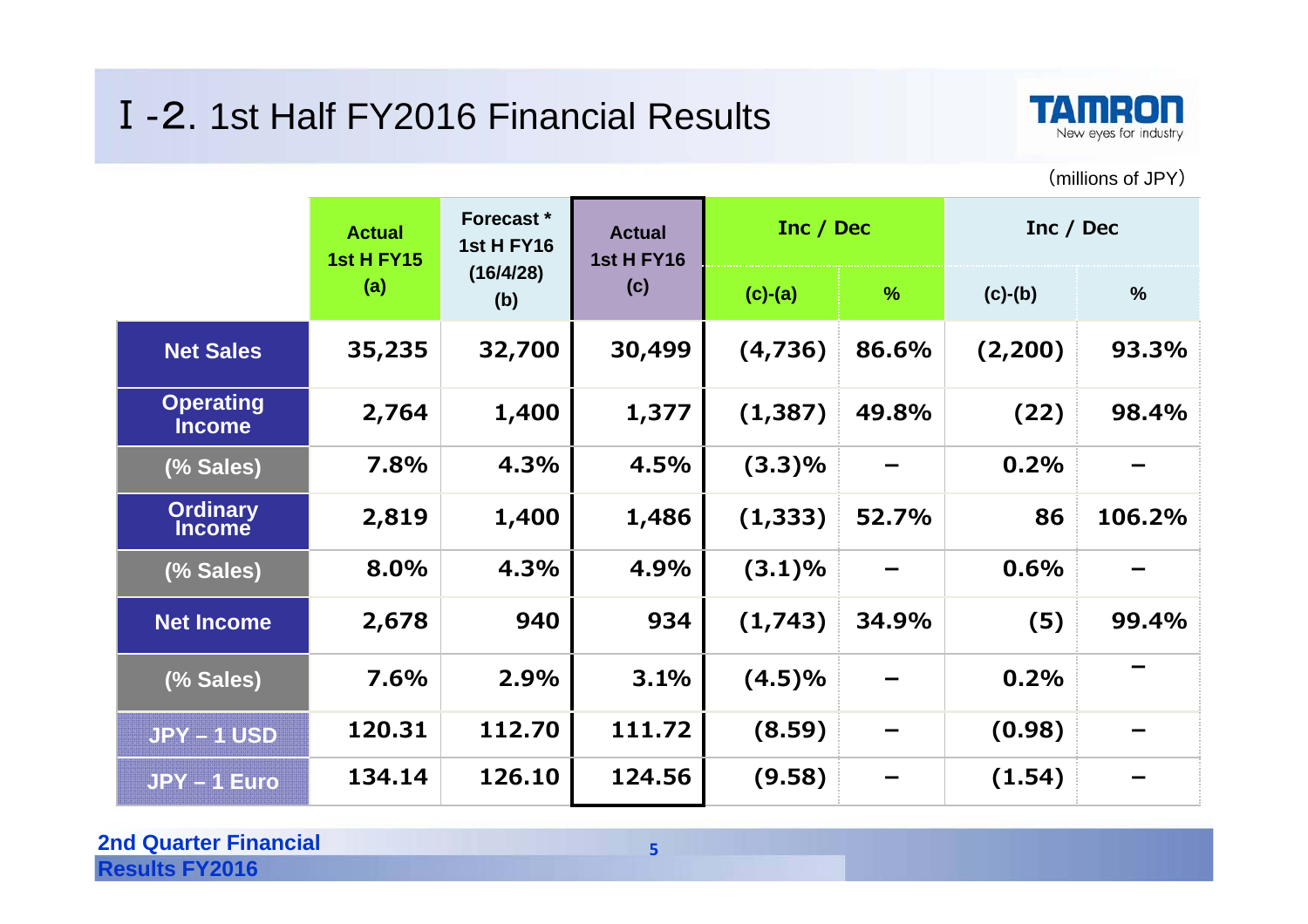#### Ⅰ-3. 1st Half FY2016 Performance Variation Factors



 $\overline{\triangle}600$  $\triangle$ 920  $\triangle 110$  $\triangle$ 137  $\triangle$ 770 **2,764** △90 $\Delta 90$ **1,377 1,400**  380117 720 05001000150020002500 3000Actual 1st H FY15FX rateImpact Decrease of Sales DecreaseProfit inVietnam Fac.Others Cost DownActual1st H FY16Others Reduction of Decrease Expenses of Sales FX rateImpact Forecast1st H FY16

(millions of JPY)

**2nd Quarter Financial Results FY2016** 

**6**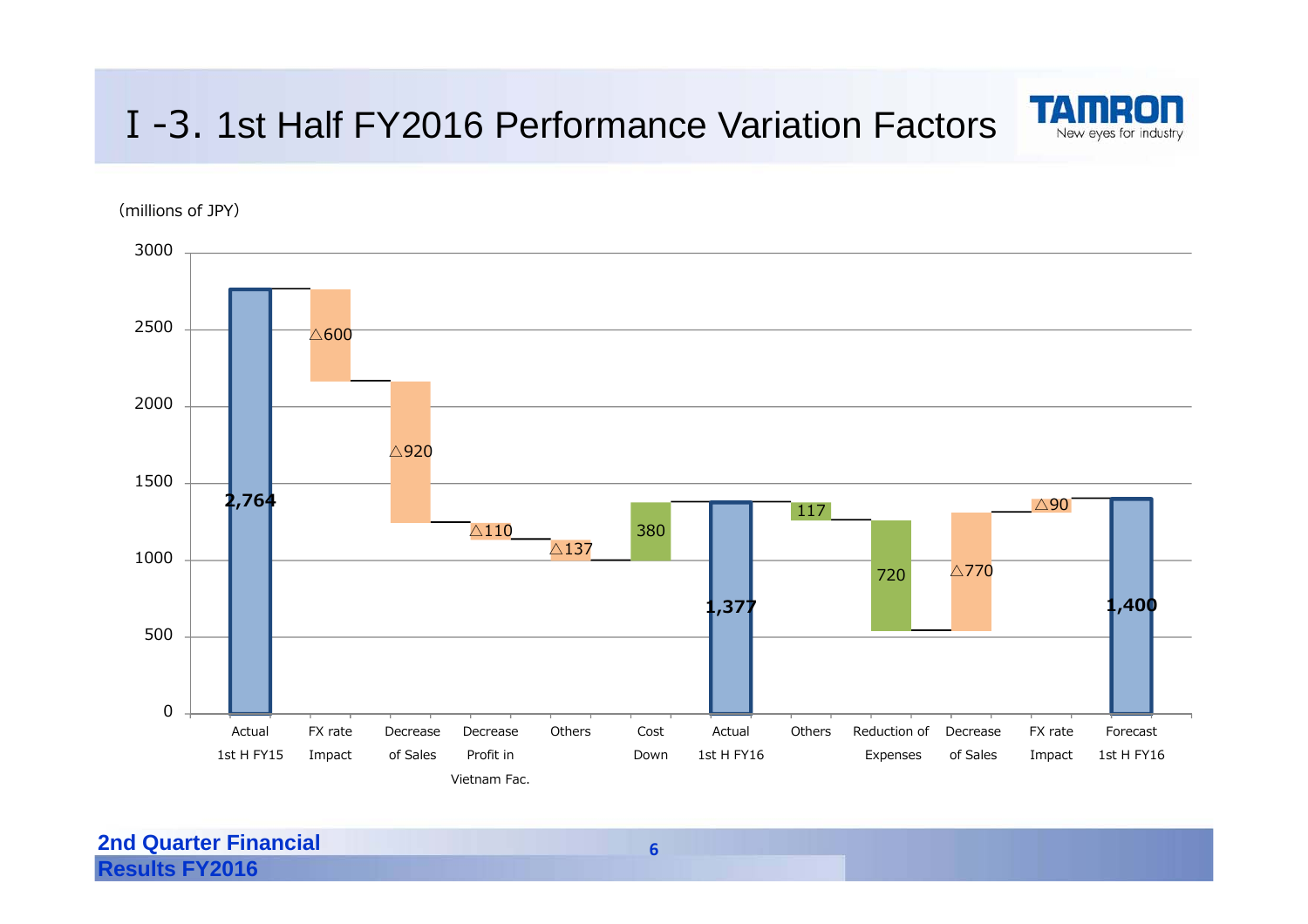| I-4. 1st Half FY2016 Results by Segment<br>TAMRON<br>New eyes for industry<br>1) Photographic Products<br>(millions of JPY) |                                                                                                      |                  |        |           |               |             |           |               |  |  |  |  |
|-----------------------------------------------------------------------------------------------------------------------------|------------------------------------------------------------------------------------------------------|------------------|--------|-----------|---------------|-------------|-----------|---------------|--|--|--|--|
|                                                                                                                             | <b>Forecast</b><br><b>Actual</b><br><b>Actual</b><br><b>1st H FY16</b><br>1st H<br><b>1st H FY16</b> |                  |        |           | Inc / Dec     |             |           | Inc / Dec     |  |  |  |  |
|                                                                                                                             | <b>FY15</b><br>(a)                                                                                   | (16/4/28)<br>(b) | (c)    | $(c)-(a)$ | $\frac{0}{0}$ | <b>FY15</b> | $(c)-(b)$ | $\frac{0}{0}$ |  |  |  |  |
| <b>Net Sales</b>                                                                                                            | 26,666                                                                                               | 25,400           | 24,069 | (2, 597)  | 90.3%         | (1,350)     | (1,330)   | 94.8%         |  |  |  |  |
| <b>Operating</b><br>Income                                                                                                  | 3,059                                                                                                | 2,200            | 2,117  | (942)     | 69.2%         | (500)       | (82)      | 96.3%         |  |  |  |  |
| (% Sales)                                                                                                                   | 11.5%                                                                                                | 8.7%             | 8.8%   | (2.7)%    |               |             | 0.1%      |               |  |  |  |  |

 $\blacktriangleright$  OEM models performed well in the market and OEM sales was also increased from the forecast. However, ownbranded products were affected by the decelerating economic growth and decreased, although launches of new "SP" series lenses contributed

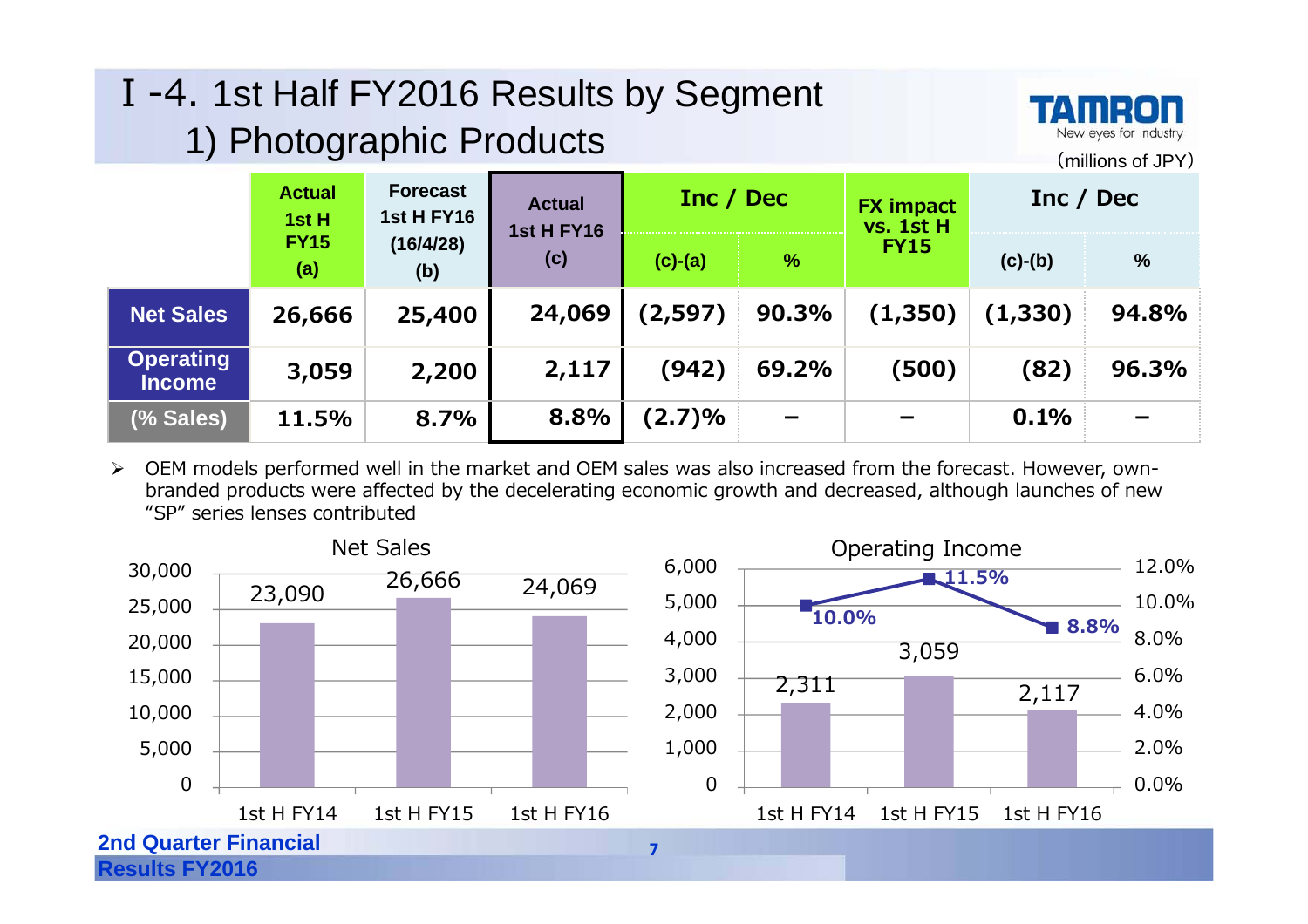| I-4. 1st Half FY2016 Results by Segment<br>TAMRON<br>New eyes for industry<br>2) Optical Components<br>(millions of JPY) |                                                                            |                  |                                    |           |               |                                  |           |               |  |  |  |  |
|--------------------------------------------------------------------------------------------------------------------------|----------------------------------------------------------------------------|------------------|------------------------------------|-----------|---------------|----------------------------------|-----------|---------------|--|--|--|--|
|                                                                                                                          | <b>Forecast</b><br><b>Actual</b><br><b>1st H FY16</b><br><b>1st H FY15</b> |                  | <b>Actual</b><br><b>1st H FY16</b> | Inc / Dec |               | <b>FX</b><br>impact<br>vs. 1st H | Inc / Dec |               |  |  |  |  |
|                                                                                                                          | (a)                                                                        | (16/4/28)<br>(b) | (c)                                | $(c)-(a)$ | $\frac{0}{0}$ | <b>FY15</b>                      | $(c)-(b)$ | $\frac{9}{6}$ |  |  |  |  |
| <b>Net Sales</b>                                                                                                         | 2,249                                                                      | 1,400            | 1,009                              | (1, 239)  | 44.9%         | (50)                             | (390)     | 72.1%         |  |  |  |  |
| <b>Operating</b><br><b>Income</b>                                                                                        | 111                                                                        | $\mathbf 0$      | 9                                  | (101)     | 8.5%          |                                  | 9         |               |  |  |  |  |
| (% Sales)                                                                                                                | 5.0%                                                                       | 0.0%             | 0.9%                               | (4.1)%    |               |                                  | 0.9%      |               |  |  |  |  |

 $\blacktriangleright$  Maintained positive operating income even in the tough market situation caused by continuous shrink of the market and indirect influence of Kumamoto Earthquake

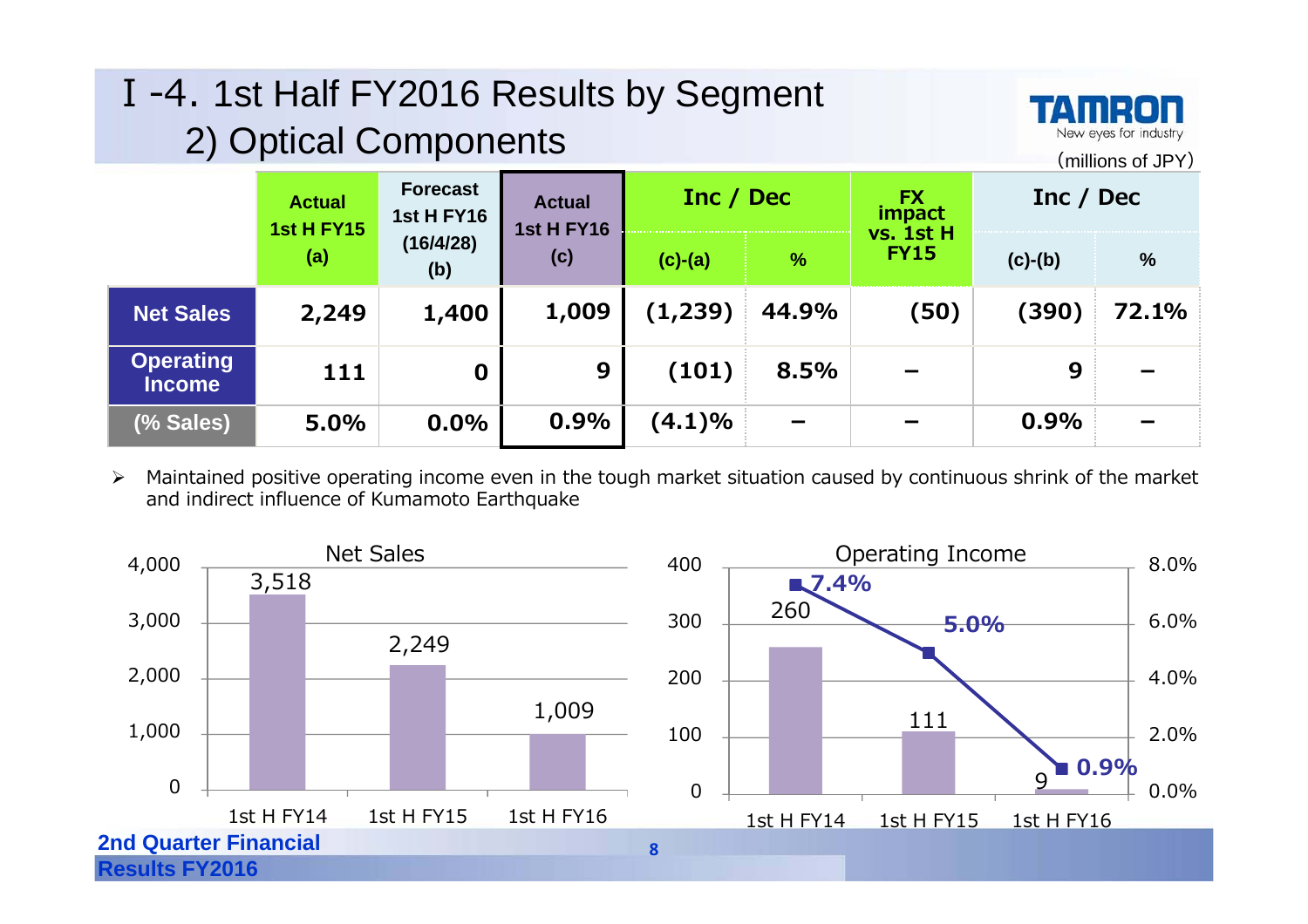| I-4. 1st Half FY2016 Results by Segment<br>TAMRON<br>3) Commercial / Industrial-use Optics<br>New eyes for industry<br>(millions of JPY) |                          |                                      |                          |           |               |                          |           |       |  |  |  |  |
|------------------------------------------------------------------------------------------------------------------------------------------|--------------------------|--------------------------------------|--------------------------|-----------|---------------|--------------------------|-----------|-------|--|--|--|--|
|                                                                                                                                          | <b>Actual</b>            | <b>Forecast</b><br><b>1st H FY16</b> | <b>Actual</b>            | Inc / Dec |               | <b>FX</b><br>impact      | Inc / Dec |       |  |  |  |  |
|                                                                                                                                          | <b>1st H FY15</b><br>(a) | (16/4/28)<br>(b)                     | <b>1st H FY16</b><br>(c) | $(c)-(a)$ | $\frac{9}{6}$ | vs. 1st H<br><b>FY15</b> | $(c)-(b)$ | $\%$  |  |  |  |  |
| <b>Net Sales</b>                                                                                                                         | 6,319                    | 5,900                                | 5,419                    | (899)     | 85.8%         | (300)                    | (480)     | 91.9% |  |  |  |  |
| <b>Operating</b><br><b>Income</b>                                                                                                        | 752                      | 500                                  | 459                      | (293)     | 61.0%         | (100)                    | (40)      | 91.9% |  |  |  |  |
| (% Sales)                                                                                                                                | 11.9%                    | 8.5%                                 | 8.5%                     | (3.4)%    |               |                          | 0.0%      |       |  |  |  |  |

 $\blacktriangleright$  Sales of automotive camera lenses has been increasing steadily. However, CCTV lenses was stagnated due to the changes of CCTV camera market share.

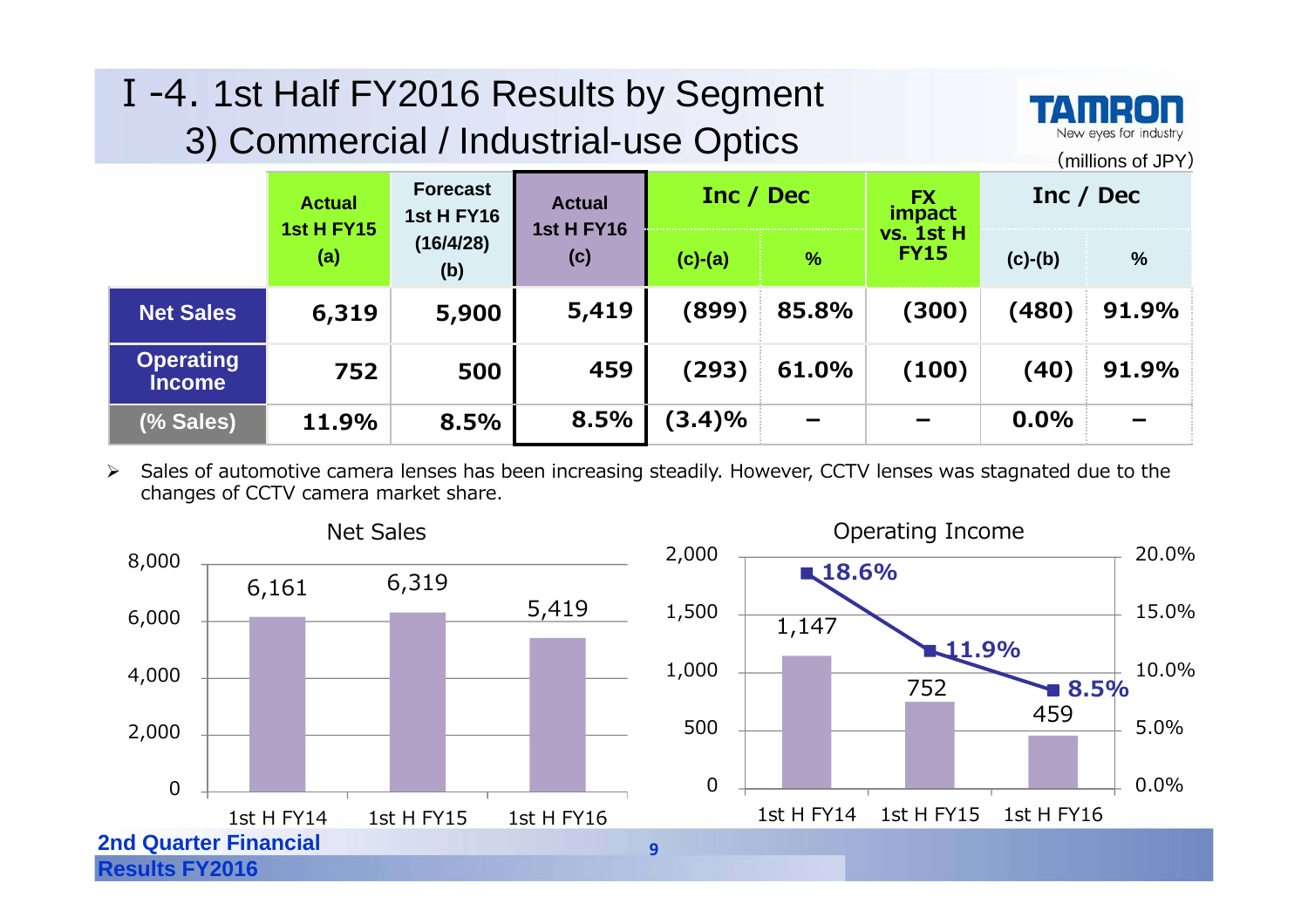

# **II. FY2016 Financial Forecast**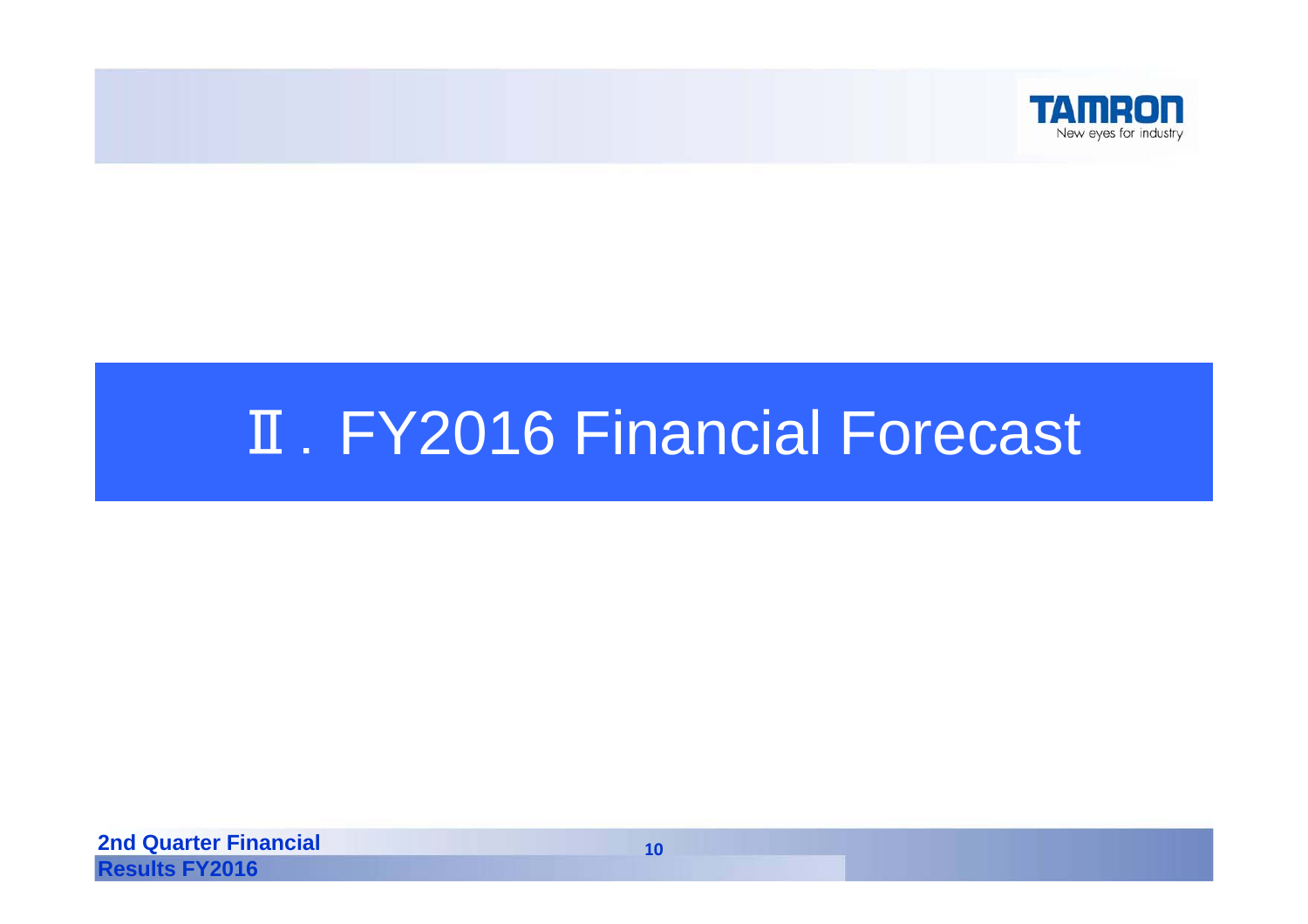#### Ⅱ-1. FY2016 Forecast



|                                   | <b>Previous</b><br><b>Actual</b><br><b>Forecast</b> |                                 | <b>Revised</b>                        | Inc / Dec |               | Inc / Dec |               |
|-----------------------------------|-----------------------------------------------------|---------------------------------|---------------------------------------|-----------|---------------|-----------|---------------|
|                                   | <b>FY15</b><br>(a)                                  | <b>FY16</b><br>(16/4/28)<br>(b) | <b>Forecast</b><br><b>FY16</b><br>(c) | $(c)-(a)$ | $\frac{9}{6}$ | $(c)-(b)$ | $\frac{0}{0}$ |
| <b>Net Sales</b>                  | 71,946                                              | 72,000                          | 64,000                                | (7, 946)  | 89.0%         | (8,000)   | 88.9%         |
| <b>Operating</b><br><b>Income</b> | 4,554                                               | 5,100                           | 3,000                                 | (1, 554)  | 65.9%         | (2, 100)  | 58.8%         |
| (% Sales)                         | 6.3%                                                | 7.1%                            | 4.7%                                  | (1.6)%    |               | (2.4)%    |               |
| <b>Ordinary</b><br><b>Income</b>  | 5,140                                               | 5,100                           | 3,100                                 | (2,040)   | 60.3%         | (2,000)   | 60.8%         |
| (% Sales)                         | 7.1%                                                | 7.1%                            | 4.8%                                  | $(2.3)\%$ |               | $(2.3)\%$ |               |
| <b>Net Income</b>                 | 4,048                                               | 3,300                           | 1,780                                 | (2, 268)  | 44.0%         | (1,520)   | 53.9%         |
| (% Sales)                         | 5.6%                                                | 4.6%                            | 2.8%                                  | $(2.8)\%$ |               | (1.8)%    |               |
| $JPY-1USD$                        | 121.11                                              | 111.30                          | 108.40                                | (12.71)   |               | (2.90)    |               |
| JPY-1 Euro                        | 134.35                                              | 125.60                          | 119.80                                | (14.55)   |               | (5.80)    |               |

#### **【FY2016 Forecast】**

- Revised the full-year forecast announced on Apr. 28, 2016, with the assumption changes of the exchange rate (US\$1=110JPY→105JPY, €1=125JPY→115JPY) and consideration of the latest market situation
- $\triangleright$  Enhance cost reduction of COGS and SGA in order to overcome the tough market situation in the 2<sup>nd</sup> Half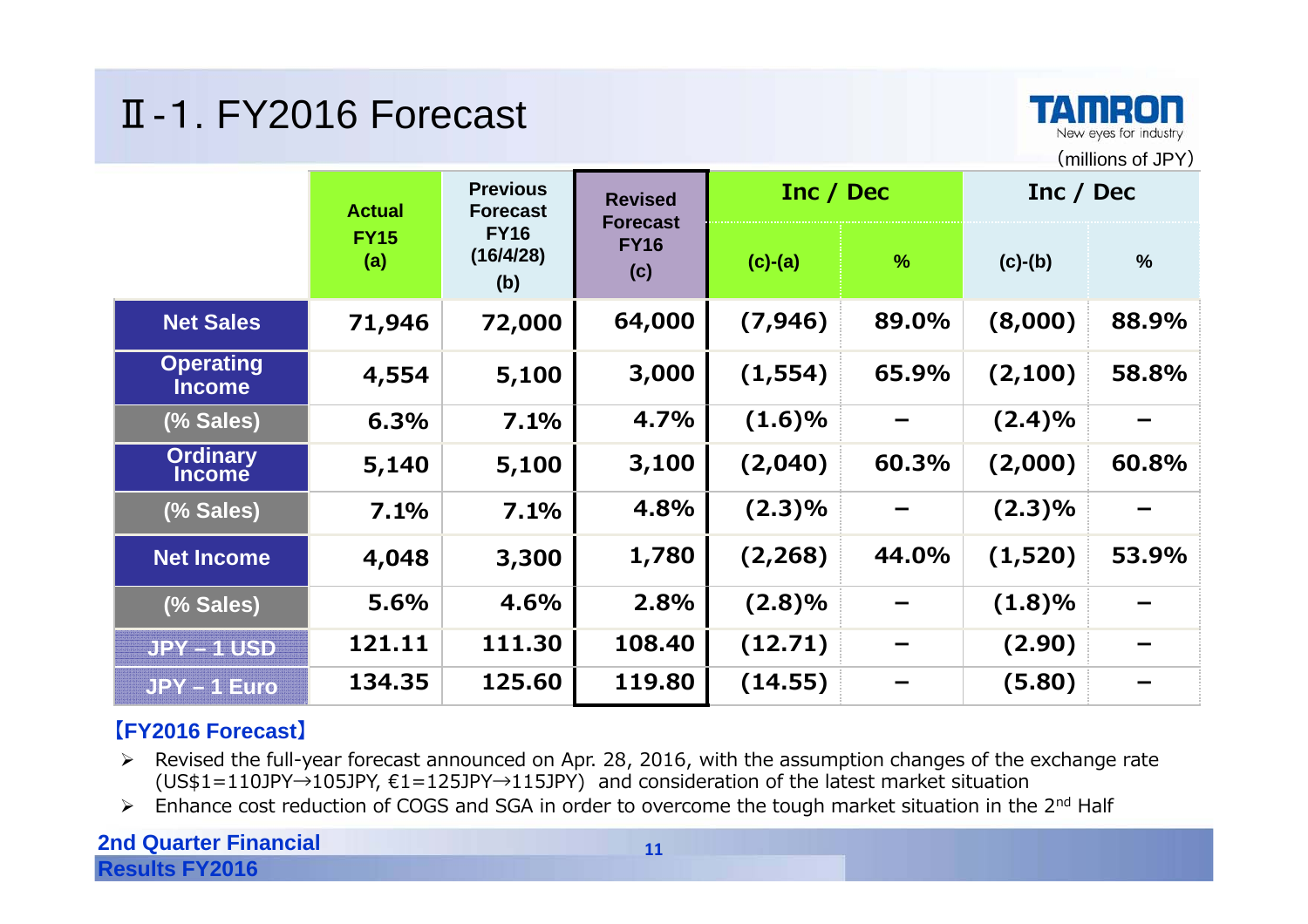#### Ⅱ-2. FY2016 Performance Variation Factors vs.FY2015



(millions of JPY)

 $\triangle$ 1,700 **4,554** △1,200 **3,000**  250 1,096 010002000300040005000Actual FY15FX rateImpact Decrease of SalesReduction of Expenses CostDownForecastFY16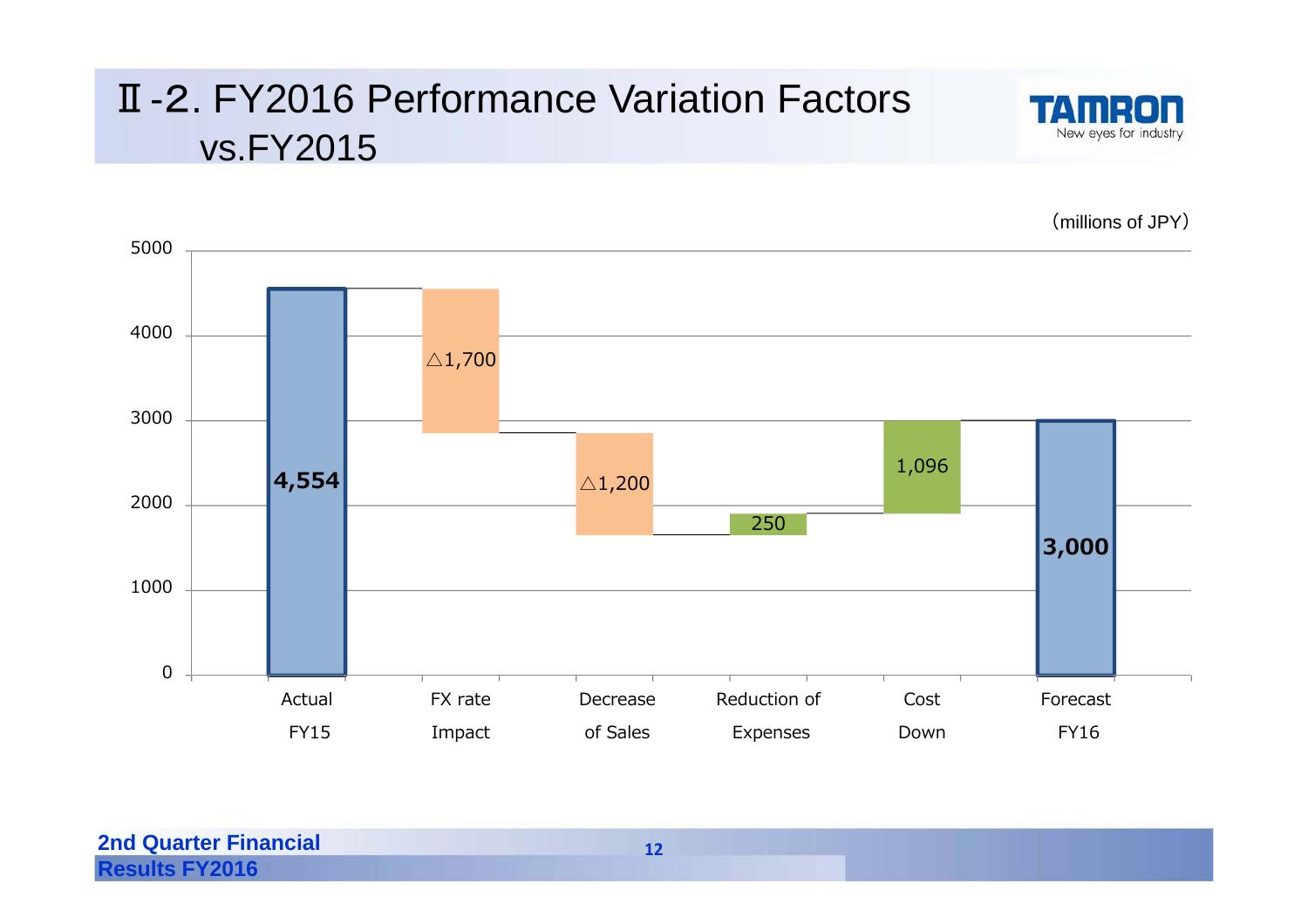### Ⅱ-3. 2nd Half FY2016 Forecast



(millions of JPY)

|                                   | <b>Previous</b><br><b>Actual</b><br><b>Forecast</b><br>2nd H FY15 |                          | <b>Revised</b><br><b>Forecast</b> | Inc / Dec |       | Inc / Dec                |                          |      |           |               |
|-----------------------------------|-------------------------------------------------------------------|--------------------------|-----------------------------------|-----------|-------|--------------------------|--------------------------|------|-----------|---------------|
|                                   | (a)                                                               | <b>2nd H FY16</b><br>(b) |                                   |           |       | <b>2nd H FY16</b><br>(c) | $(c)-(a)$                | $\%$ | $(c)-(b)$ | $\frac{0}{0}$ |
| <b>Net Sales</b>                  | 36,710                                                            | 39,300                   | 33,500                            | (3,209)   | 91.3% | (5,799)                  | 85.2%                    |      |           |               |
| <b>Operating</b><br><b>Income</b> | 1,790                                                             | 3,700                    | 1,622                             | (167)     | 90.6% | (2,077)                  | 43.9%                    |      |           |               |
| (% Sales)                         | 4.9%                                                              | 9.4%                     | 4.8%                              | (0.1)%    |       | (4.6)%                   | $\overline{\phantom{0}}$ |      |           |               |

 $\blacktriangleright$  Maintain profitability from last year with gross profit improvement and SGA reduction, even though both sales and profit could be decreased due to significant JPY appreciation against USD and Euro

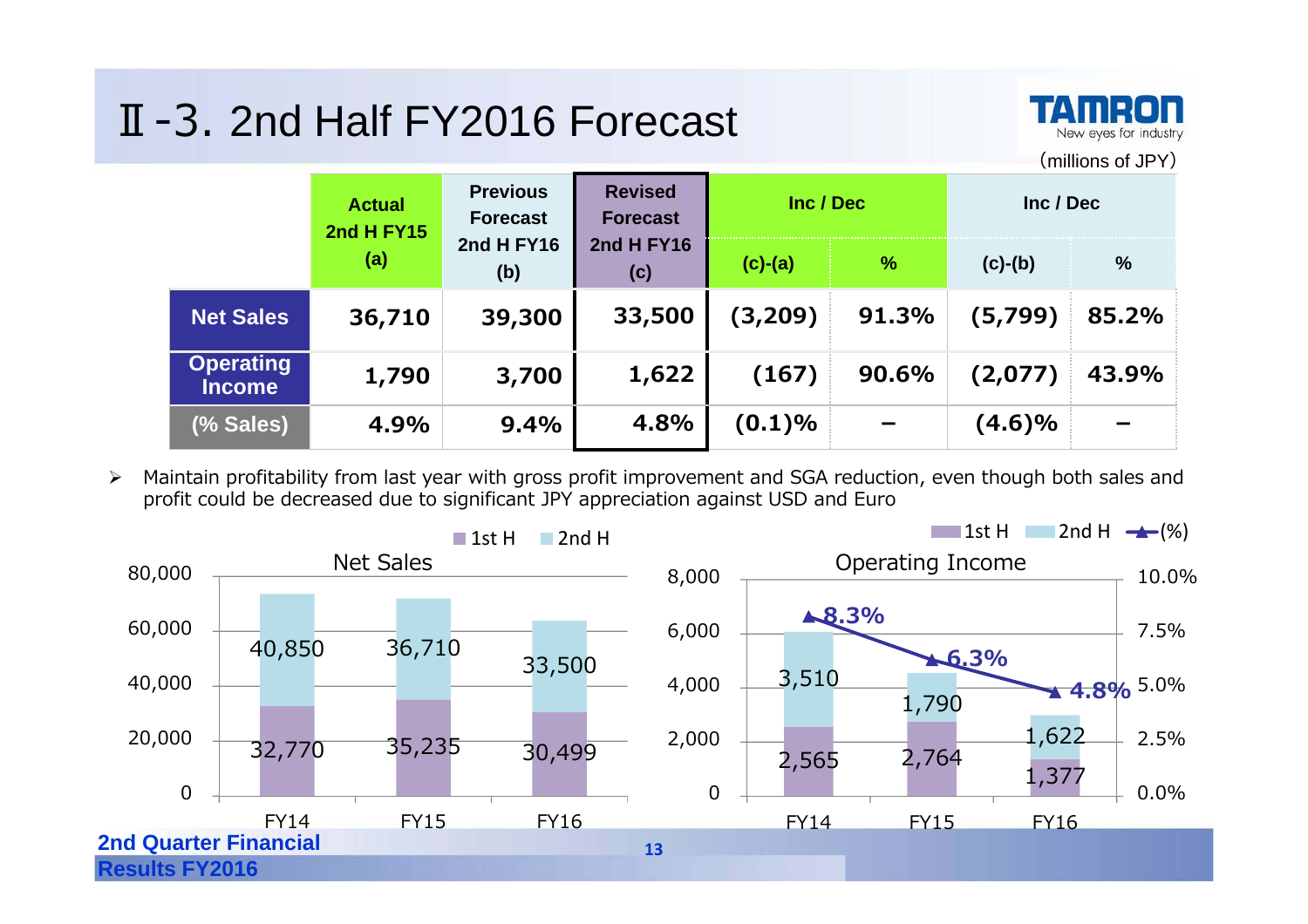### Ⅱ -4. FY2016 Forecast by Segment 1) Photographic Products



(millions of JPY)

**ActualFY15(a) PreviousForecastFY16 (b) RevisedForecast FY16(c) Inc / Dec Inc / Dec(c)-(a) % (c)-(b) % Net Sales 54,578 56,000 50,200 (4,378) 92.0% (5,800) 89.6% Operating Income 5,498 6,300 4,800 (698) 87.3% (1,500) 76.2% (% Sales) 10.1% 11.3% 9.6% (0.5)% - (1.7)% -**

 In the 2nd Half forecast sales decrease, but profit increase from last year, although both sales and profit could be decreased on the full year basis because of the market stagnation and unfavorable exchange rate

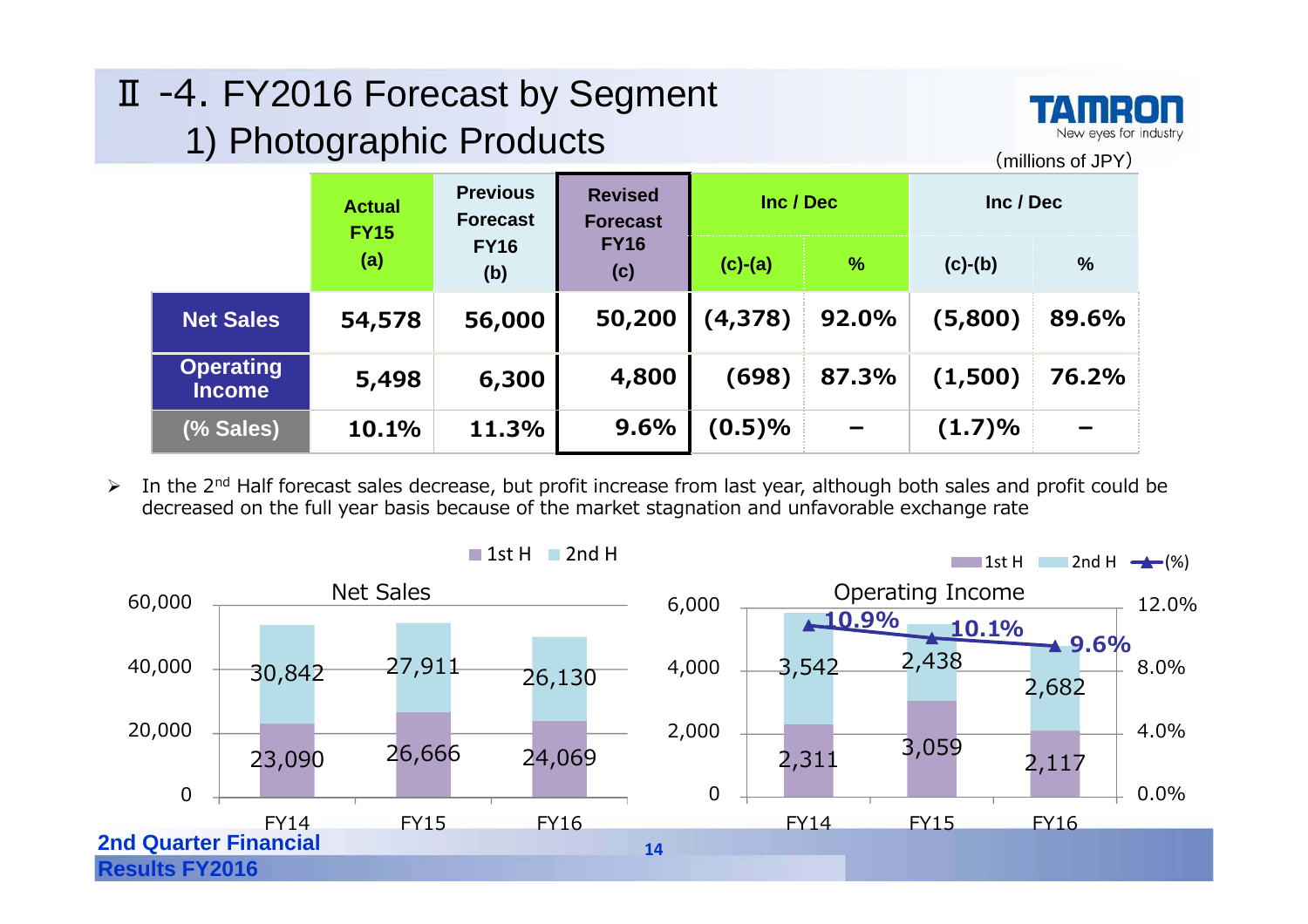#### Ⅱ -4. FY2016 Forecast by Segment 2) Optical Components



(millions of JPY)

|                                   | <b>Actual</b><br><b>FY15</b> | <b>Previous</b><br><b>Forecast</b> | <b>Revised</b><br><b>Forecast</b> | Inc / Dec |               |           | Inc / Dec     |
|-----------------------------------|------------------------------|------------------------------------|-----------------------------------|-----------|---------------|-----------|---------------|
|                                   | (a)                          | <b>FY16</b><br>(b)                 | <b>FY16</b><br>(c)                | $(c)-(a)$ | $\frac{9}{6}$ | $(c)-(b)$ | $\frac{0}{0}$ |
| <b>Net Sales</b>                  | 4,567                        | 2,800                              | 2,300                             | (2, 267)  | 50.4%         | (500)     | 82.1%         |
| <b>Operating</b><br><b>Income</b> | 228                          | 50                                 | 50                                | (178)     | 21.9%         | 0         | 100.0%        |
| (% Sales)                         | 5.0%                         | 1.8%                               | 2.2%                              | (2.8)%    |               | 0.4%      |               |

 $\blacktriangleright$  Forecast decrease of both sales and profit because of the continuous market shrink and the influence of Kumamoto Earthquake as well as in the 1<sup>st</sup> Half

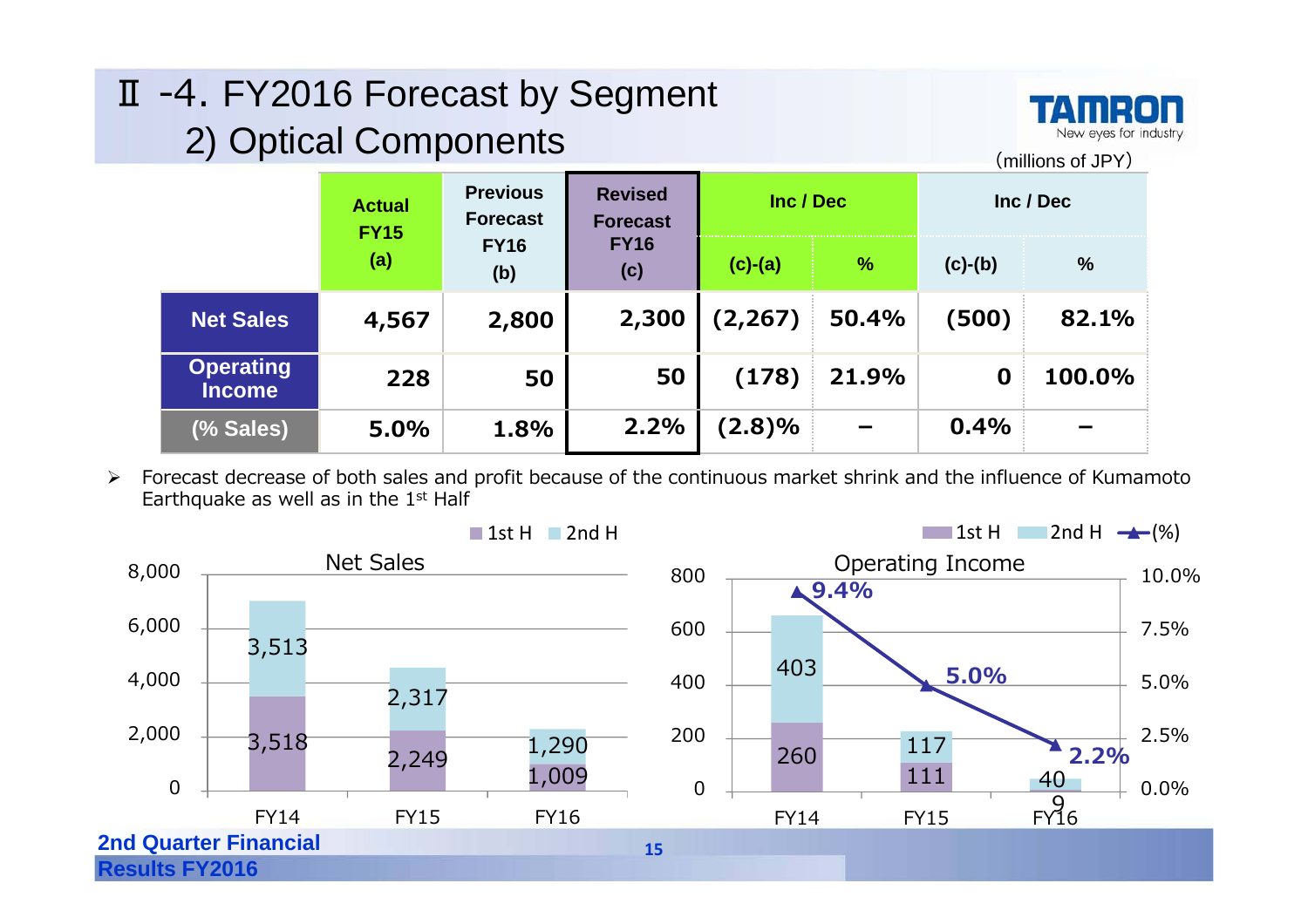| II -4. FY2016 Forecast by Segment<br><b>TAMRON</b><br>New eyes for industry<br>3) Commercial / Industrial-use Optics<br>(millions of JPY) |                              |                                    |                                   |           |               |           |       |
|-------------------------------------------------------------------------------------------------------------------------------------------|------------------------------|------------------------------------|-----------------------------------|-----------|---------------|-----------|-------|
|                                                                                                                                           | <b>Actual</b><br><b>FY15</b> | <b>Previous</b><br><b>Forecast</b> | <b>Revised</b><br><b>Forecast</b> | Inc / Dec |               | Inc / Dec |       |
|                                                                                                                                           | (a)                          | <b>FY16</b><br>(b)                 | <b>FY16</b><br>(c)                | $(c)-(a)$ | $\frac{0}{0}$ | $(c)-(b)$ | $\%$  |
| <b>Net Sales</b>                                                                                                                          | 12,800                       | 13,200                             | 11,500                            | (1,301)   | 89.8%         | (1,700)   | 87.1% |
| <b>Operating</b><br><b>Income</b>                                                                                                         | 1,411                        | 1,450                              | 800                               | (611)     | 56.7%         | (650)     | 55.2% |
| (% Sales)                                                                                                                                 | 11.0%                        | 11.0%                              | 7.0%                              | $(4.0)\%$ |               | $(4.0)\%$ |       |

 Expect steady sales increase of automotive camera lenses, however forecast decrease of sales and profit totally because of continuous stagnation of CCTV lenses

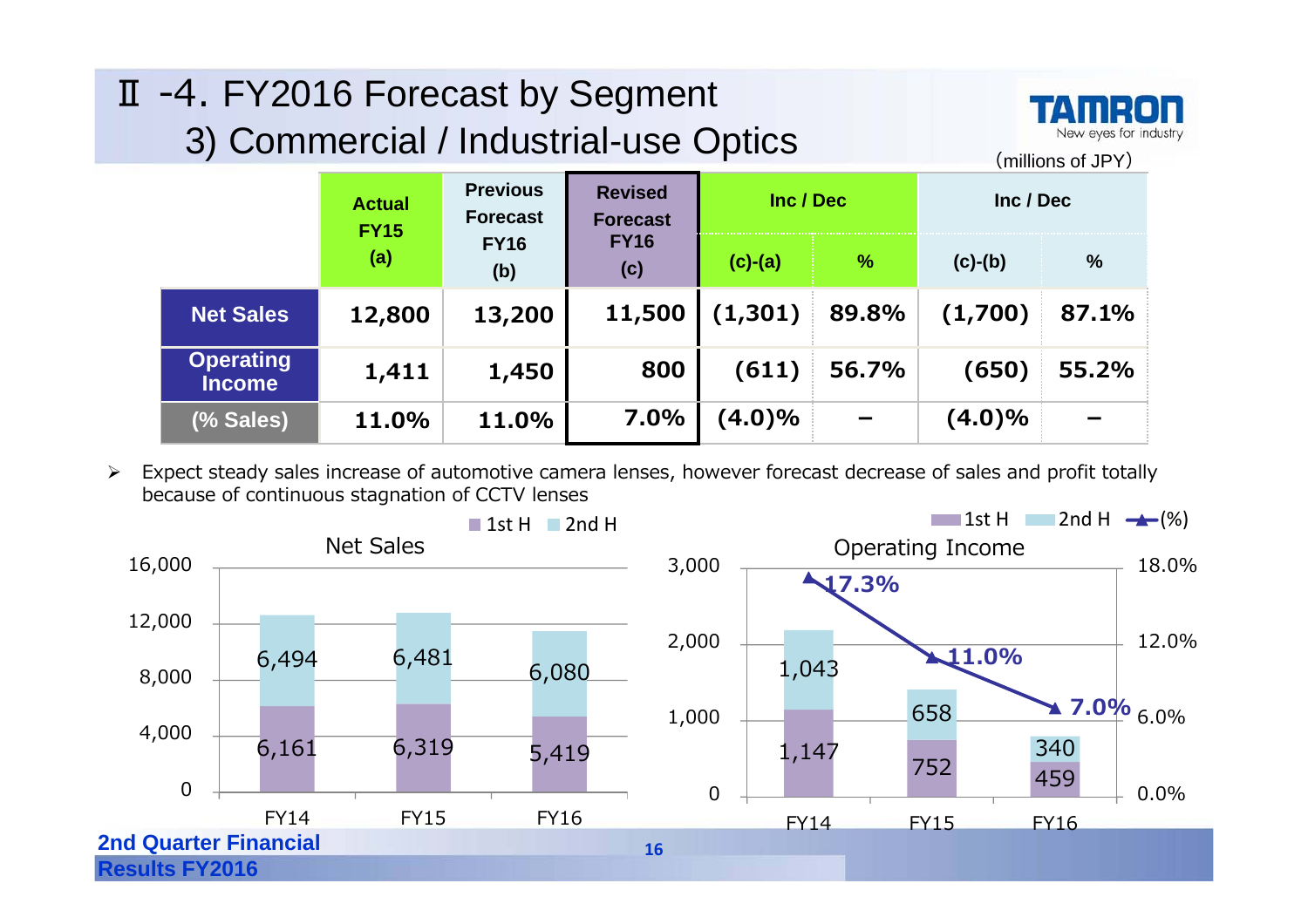

# Ⅲ. Financial Situation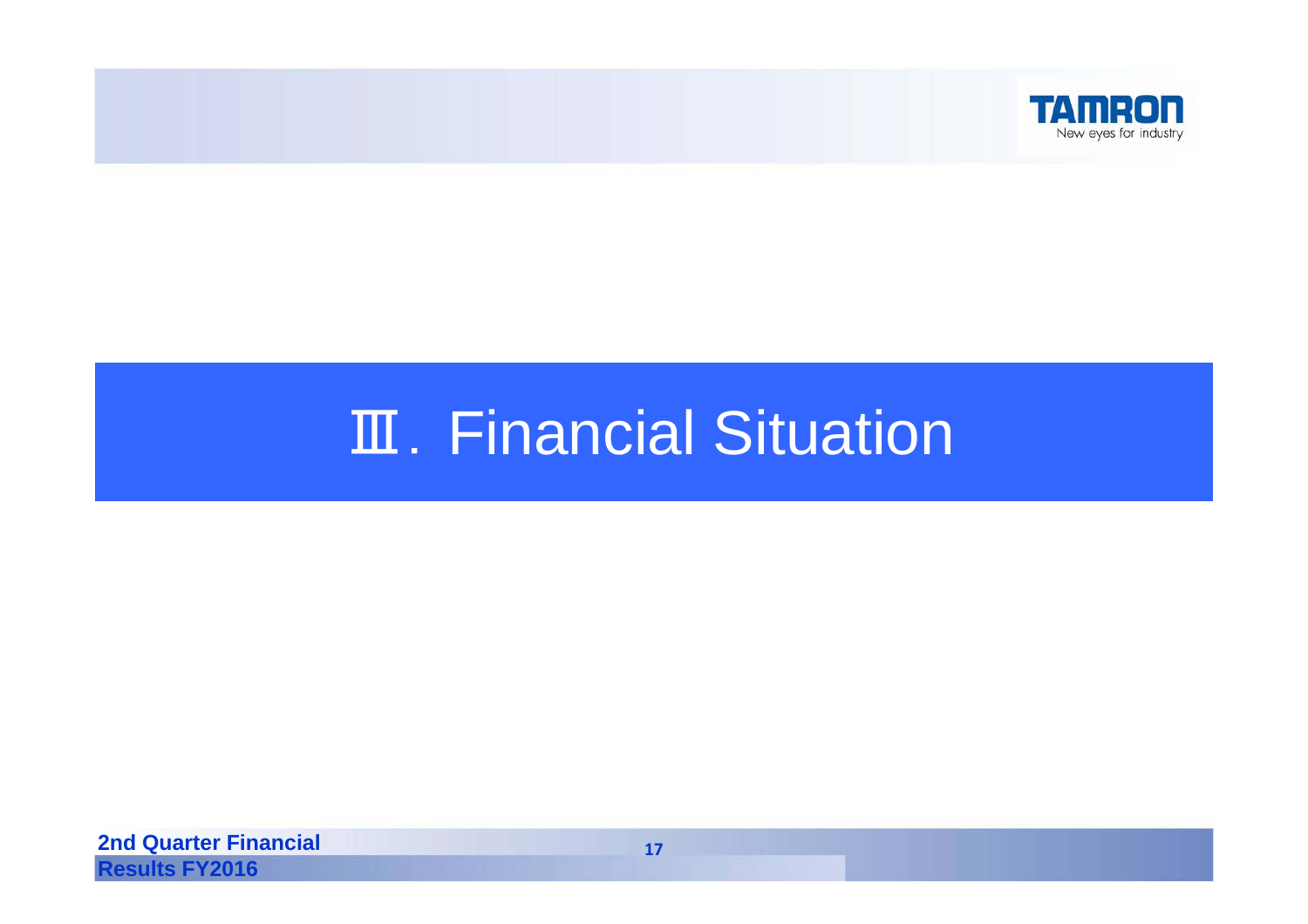#### Ⅲ-1. Financial Summary



|                                            |                       |                        |                        | (millions of JPY)          |                |          |
|--------------------------------------------|-----------------------|------------------------|------------------------|----------------------------|----------------|----------|
|                                            | Jun30,<br>2015<br>(a) | Dec 31,<br>2015<br>(b) | Jun 30,<br>2016<br>(c) | <b>Change</b><br>$(c)-(b)$ | 15,000         |          |
| Cash and deposits                          | 17,875                | 14,192                 | 15,083                 | 891                        | 12,000         | 1.9<br>F |
| Notes and accounts<br>receivable           | 13,962                | 15,804                 | 12,667                 | (3, 137)                   | 9,000<br>6,000 |          |
| Inventories                                | 11,260                | 12,875                 | 10,642                 | (2, 233)                   | 3,000          | 11,26    |
| Other current assets                       | 1,734                 | 2,047                  | 2,006                  | (41)                       | 0              | 15/6     |
| Non-current assets                         | 22,574                | 21,114                 | 19,056                 | (2,058)                    |                | Liab     |
| <b>Total Assets</b>                        | 67,408                | 66,035                 | 59,455                 | (6, 579)                   |                |          |
| <b>Total current</b><br>liabilities        | 14,550                | 14,594                 | 11,965                 | (2,628)                    | 8,000          |          |
| Total non-current<br>liabilities           | 2,852                 | 2,439                  | 2,662                  | 223                        | 6,000          | 6.8%     |
| Total net assets                           | 50,004                | 49,001                 | 44,827                 | (4, 174)                   | 4,000          |          |
| <b>Total liabilities and</b><br>net assets | 67,408                | 66,035                 | 59,455                 | (6, 579)                   | 2,000          | 4,56     |
| Ratio of net assets                        | 74.2%                 | 74.2%                  | 75.4%                  | 1.2%                       | 0              | 15/6     |
| <b>2nd Quarter Financial</b><br>18         |                       |                        |                        |                            |                |          |
| <b>Results FY2016</b>                      |                       |                        |                        |                            |                |          |



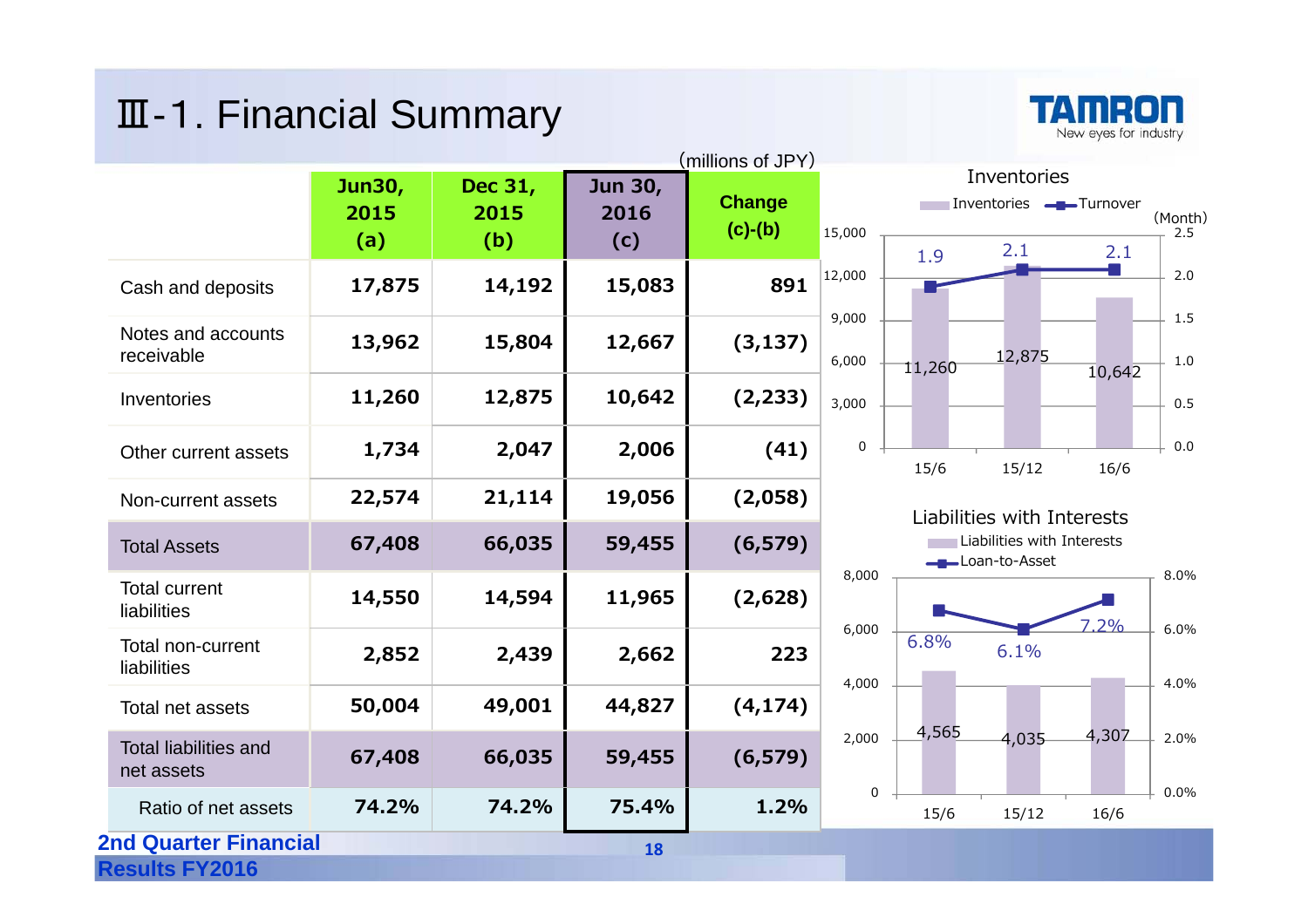### Ⅲ-2. Capital Investment & Depreciation



**FY13(A) FY14(A) FY15(A) FY16(F) Depreciation 3,440 3,812 3,654 3,400 Net Income 3,197 3,846 4,048 1,780 Capital Investment 6,130 2,429 2,478 3,000** Net Income3,197 Net Income 3,846 Net Income4,048 Net Income1,780 **Depreciation** 3,440 **Depreciation** 3,812 **Depreciation** 3,654 **Depreciation** 3,400 Capital Investment 6,130 Capital Investment 2,429 Capital Investment 2,478 Capital Investment 3,000 **02,000 4,000 6,000 8,000**

**\* (A): Actual (F): Forecast**

| <b>2nd Quarter Financial</b> |  |
|------------------------------|--|
| <b>Results FY2016</b>        |  |

(millions of JPY)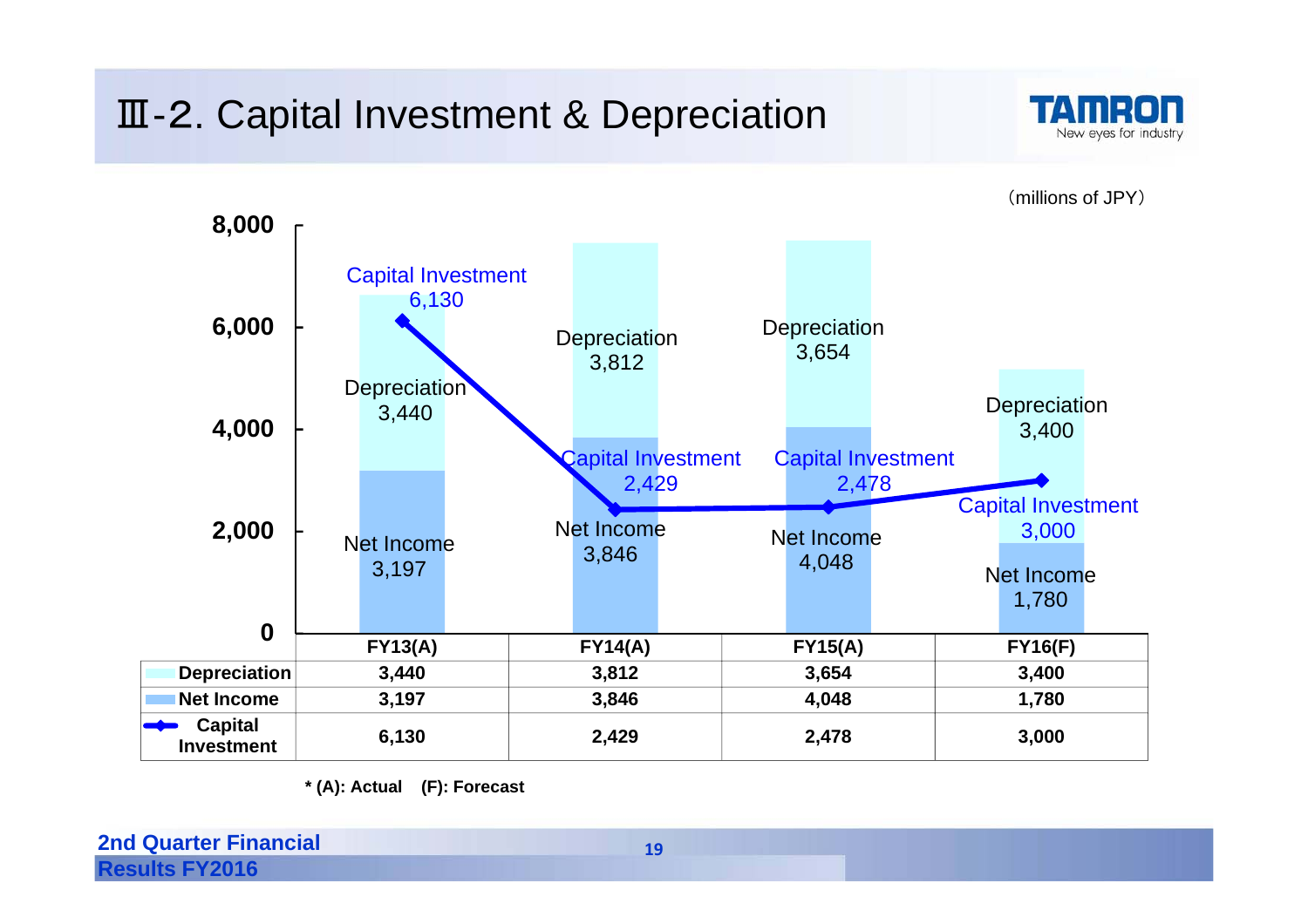### Ⅲ-3. Research & Development Expenses





**\* R&D cost/Net sales ratio**

**\* (A): Actual (F): Forecast**

**2nd Quarter Financial Results FY2016** 

**20**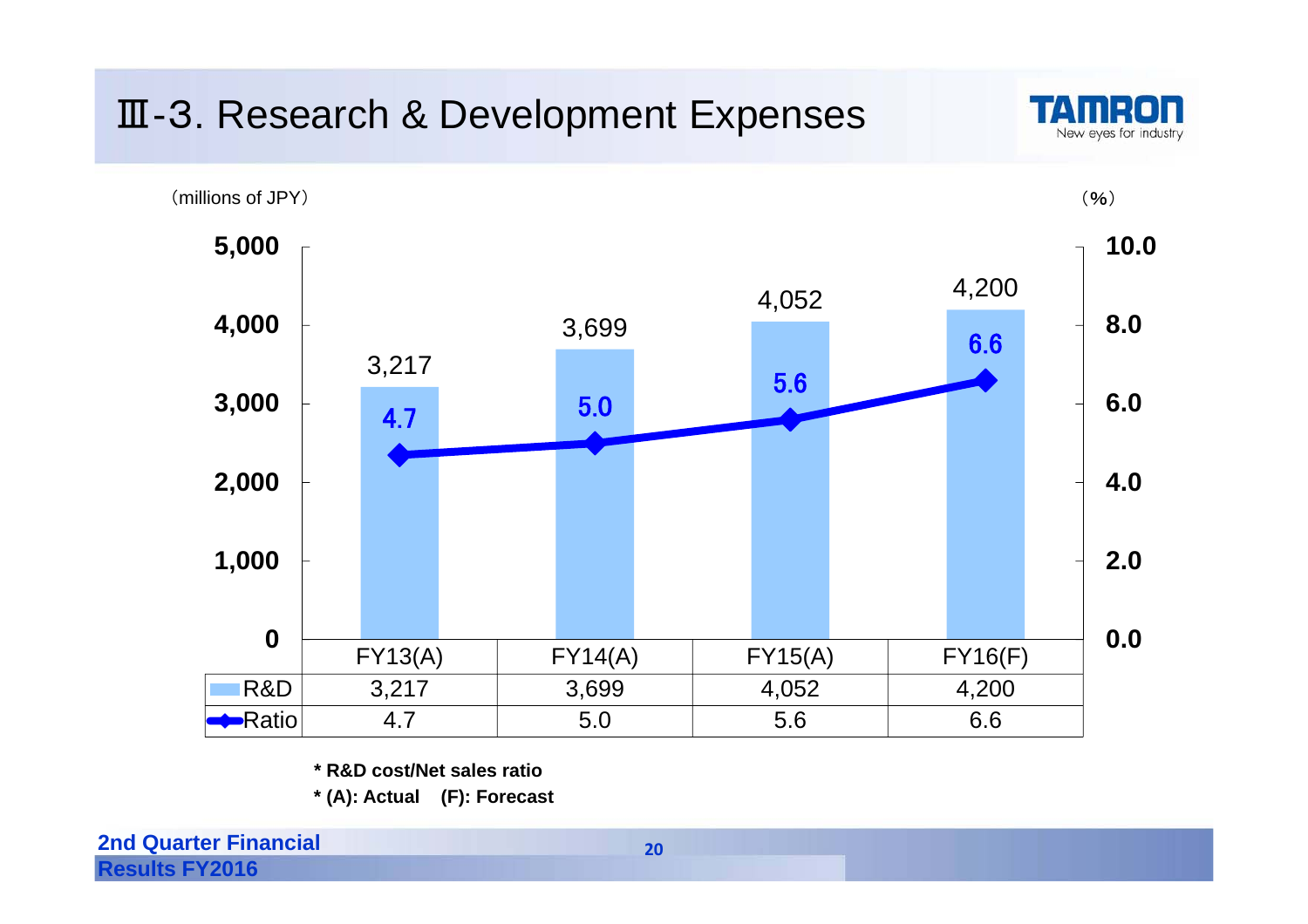#### Ⅲ-4. Cash Flow Situation



(millions of JPY)



|                                                | <b>1st H FY15</b> | <b>FY15</b> | <b>1st H FY16</b> |
|------------------------------------------------|-------------------|-------------|-------------------|
| <b>Cash flow from operating activities</b>     | 6,807             | 6,214       | 4,662             |
| <b>Cash flow from investing activities</b>     | (1, 255)          | (2, 552)    | (1,615)           |
| <b>Free cash flow</b>                          | 5,552             | 3,662       | 3,046             |
| <b>Cash flow from financing activities</b>     | (4,051)           | (5,219)     | (595)             |
| Cash and cash equivalents at the end of period | 17,875            | 14,192      | 15,083            |
| <b>Liquidity (Months)</b>                      | 3.04              | 2.37        | 2.97              |
| <b>2nd Quarter Financial</b>                   | 21                |             |                   |

**Results FY2016**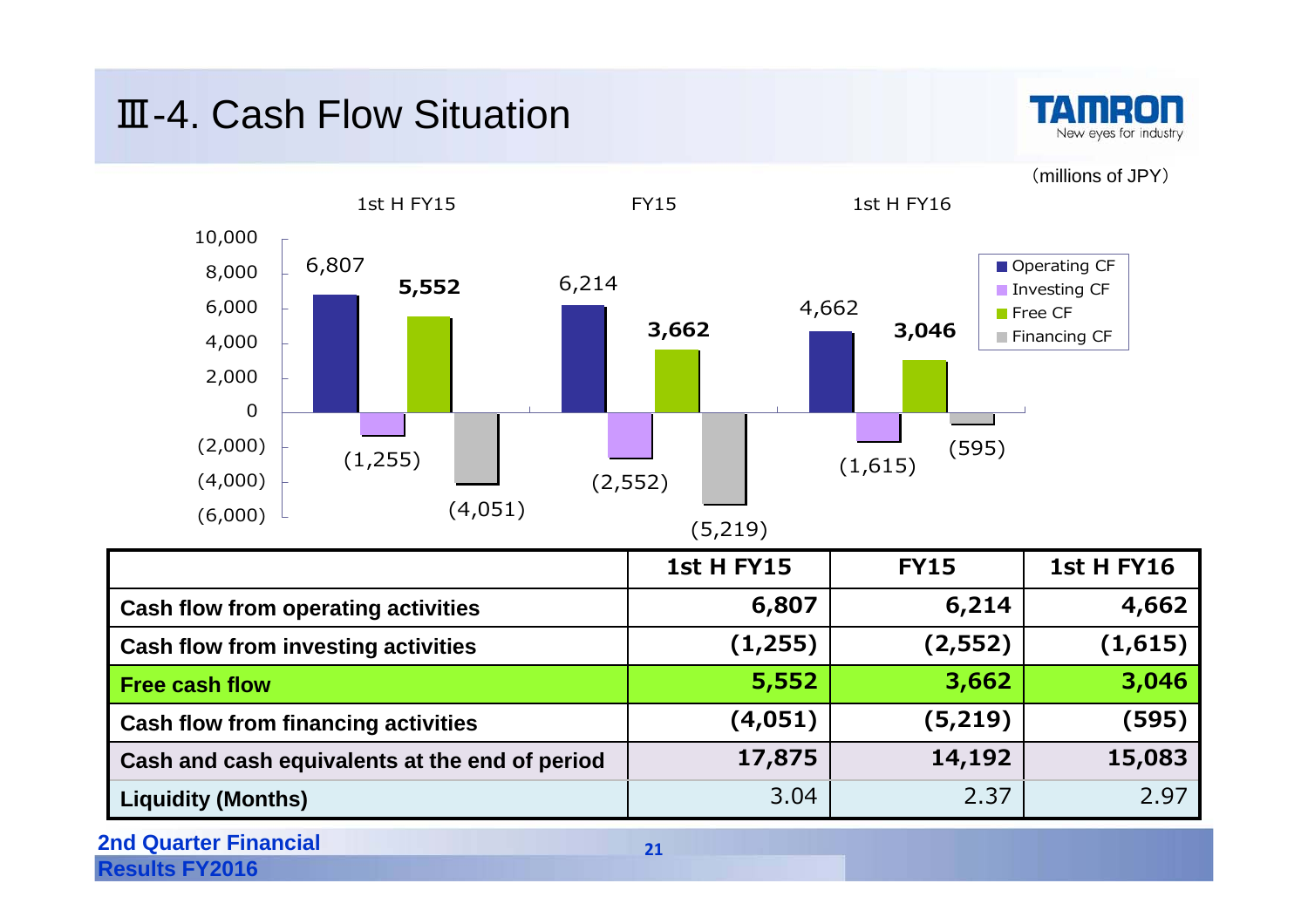#### Ⅲ-5. Cash Dividends Outlook



Planning to maintain ordinary dividend (2015 amount includes ¥5 commemorative dividend)

| (JPY)                                                     |                       | <b>FY12</b>       | <b>FY13</b>                 | <b>FY14</b>       | <b>FY15</b>                                                                             | <b>FY16(F)</b> |                           |
|-----------------------------------------------------------|-----------------------|-------------------|-----------------------------|-------------------|-----------------------------------------------------------------------------------------|----------------|---------------------------|
| <b>Interim</b>                                            |                       | 20.00             | 20.00                       | 20.00             | 25.00                                                                                   | 25.00          |                           |
| <b>Year-end</b>                                           |                       | 30.00             | 30.00                       | 30.00             | 35.00                                                                                   | 30.00          |                           |
| <b>Annual</b>                                             |                       | 50.00             | 50.00                       | 50.00             | 60.00                                                                                   | 55.00          |                           |
| <b>Dividends</b><br><b>Payout Ratio</b><br>(Consolidated) |                       | 35.2%             | 42.9%                       | 35.7%             | <b>39.0%</b>                                                                            | 80.1%          |                           |
| <b>Dividend Policy</b>                                    |                       |                   | <b>Keep Stable Dividend</b> |                   | Including ¥5 commemorative dividend<br>Dividend Payout Ratio Target: 35% (Consolidated) |                |                           |
| (JPY)<br>Commemorative<br>dividend<br>Ordinary dividend   | 100<br>80<br>60<br>40 | 35.2%             | 42.9%                       | 35.7%             | 39.0%<br>5                                                                              | 80.1%          | 100%<br>80%<br>60%<br>40% |
| -Dividend payout<br>ratio                                 | 20<br>$\mathbf 0$     | 50<br><b>FY12</b> | 50<br><b>FY13</b>           | 50<br><b>FY14</b> | 55<br><b>FY15</b>                                                                       | 55<br>FY16(F)  | 20%<br>0%                 |
| <b>2nd Quarter Financial</b><br><b>Results FY2016</b>     |                       |                   | 22                          |                   | Acquired and cancelled treasury stock in 2015                                           |                |                           |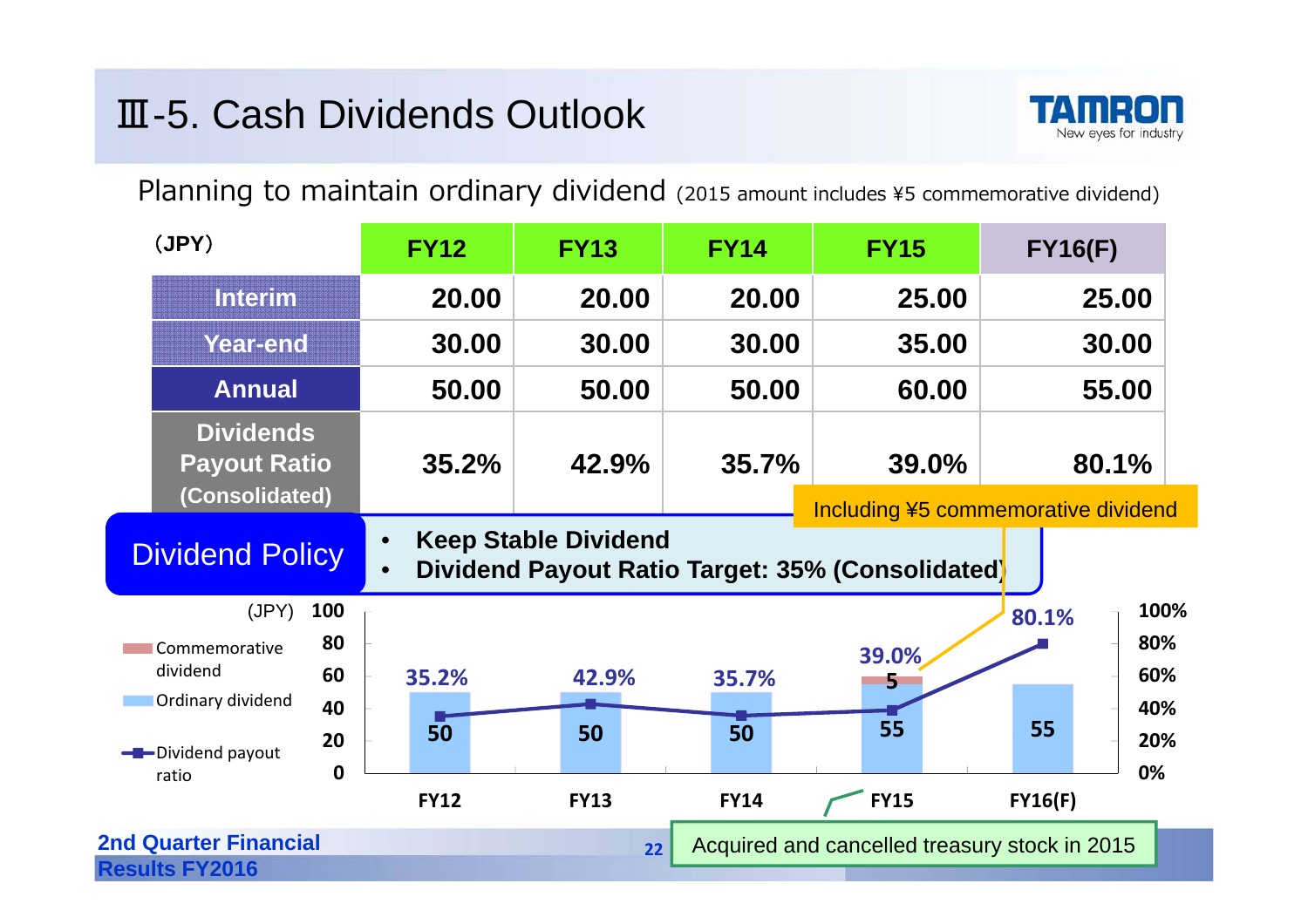### Ⅲ-6. Reference Data1) Key Performance Index





ROE=Net Income/Net assets (average for FY)

ROA=Ordinary Income/Total assets (average for FY)

(A): Actual (F): Forecast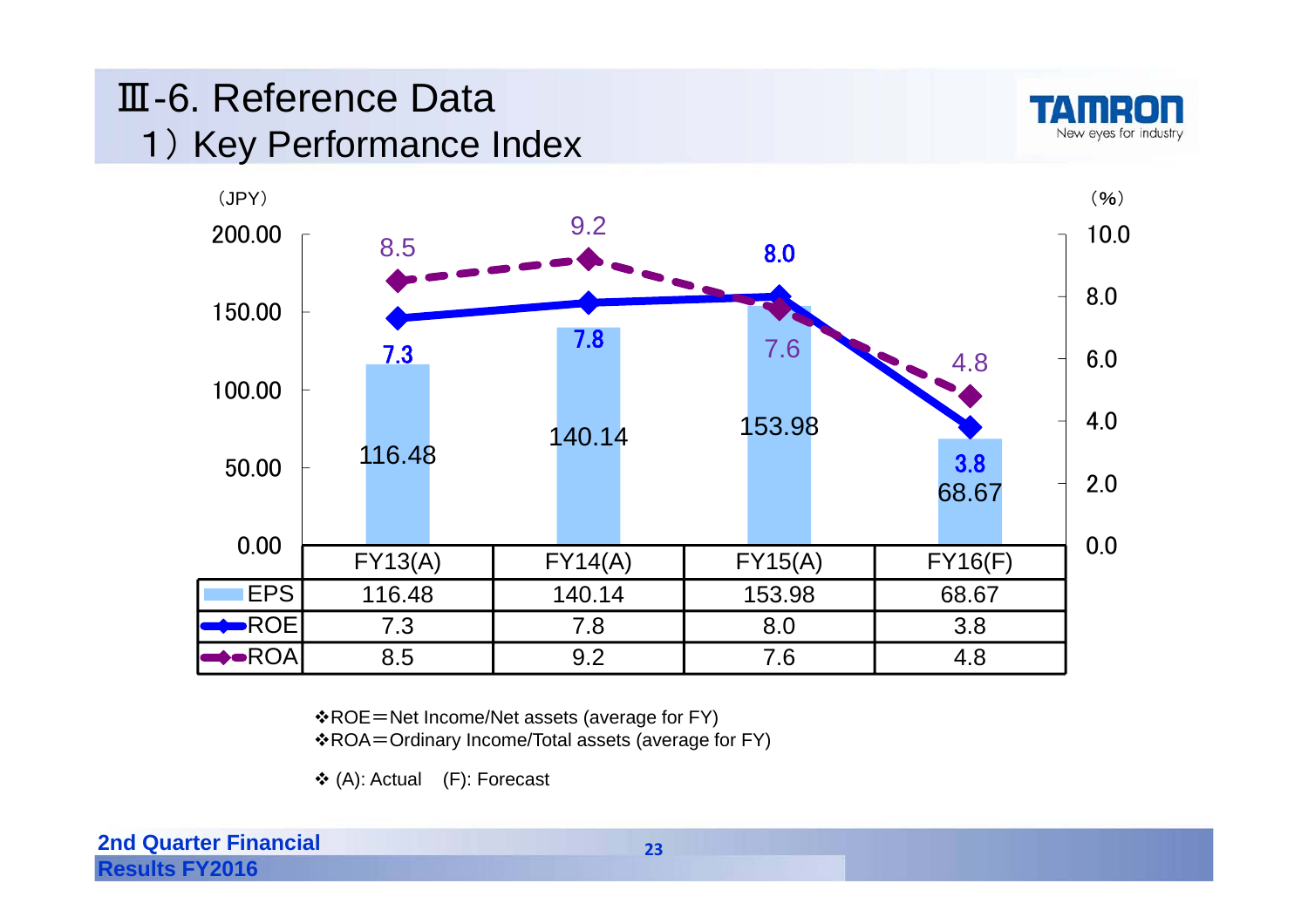### Ⅲ-6. Reference Data2) Impact of Foreign Exchange Rate Fluctuations



| <b>Actual 1st Half FY2015</b> |                                    | (JPY)                              | (million of JPY) |                                   |
|-------------------------------|------------------------------------|------------------------------------|------------------|-----------------------------------|
|                               | <b>Exchange Rate</b>               |                                    | <b>Impact</b>    |                                   |
|                               | <b>Actual</b><br><b>1st H FY15</b> | <b>Actual</b><br><b>1st H FY16</b> | <b>Net Sales</b> | <b>Operating</b><br><b>Income</b> |
| <b>USD</b>                    | 120.31                             | 111.72                             | (900)            | (150)                             |
| <b>Euro</b>                   | 134.14                             | 124.56                             | (500)            | (400)                             |
| <b>Others</b>                 | ۰                                  | -                                  | (300)            | (50)                              |
| <b>Total</b>                  | -                                  | -                                  | (1,700)          | (600)                             |

(Impact on FY2015 Actual performance)

**Exchange Rate Impact of ¥1 appreciation Assumption 2nd H FY16 Net Sales Operating Income USDD**  $\qquad \qquad 105.00 \qquad \qquad (160) \qquad \qquad (10)$ **Euroo** 115.00 (60) (50) **Forecast 2nd Half FY2016**(JPY) (million of JPY)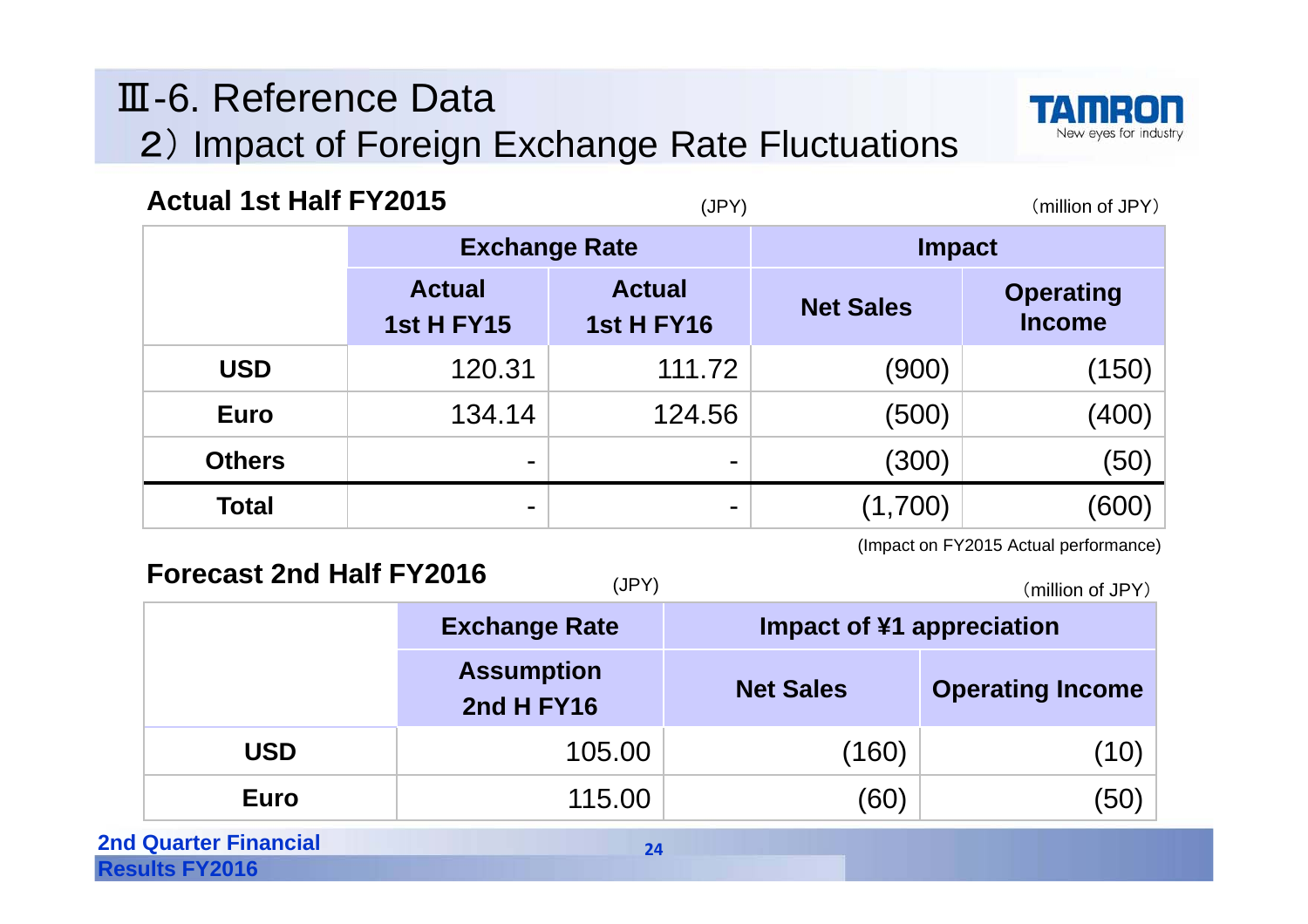

# **IV. Mid-Term Strategy**

### Shiro Ajisaka, President & CEO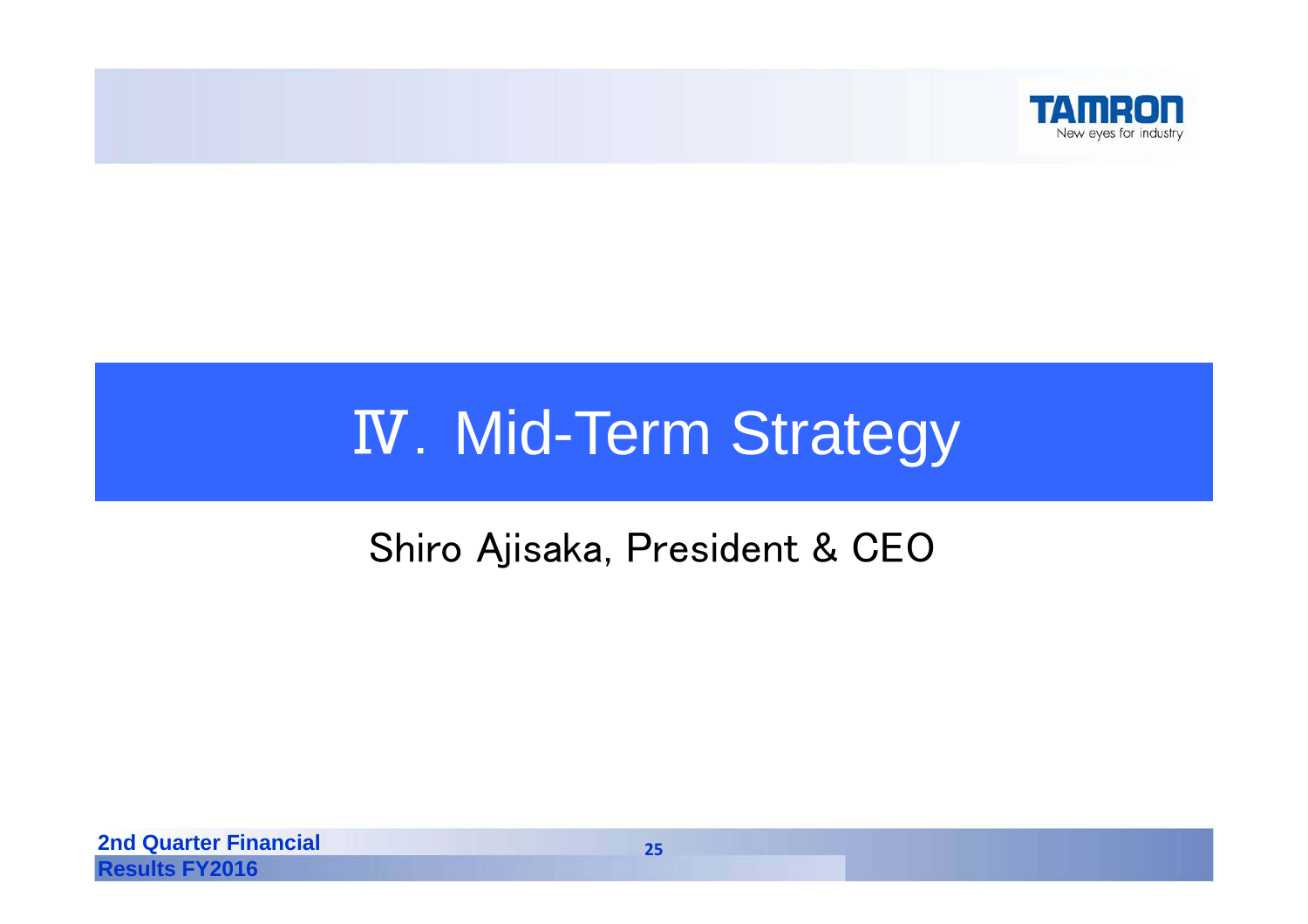## Ⅳ-1. Agendas for Transformation



| Agenda                                                | <b>Direction</b>                                                                       | Action plan                                                                                                                                                                                     |
|-------------------------------------------------------|----------------------------------------------------------------------------------------|-------------------------------------------------------------------------------------------------------------------------------------------------------------------------------------------------|
| Sales &<br><b>Marketing</b>                           | <b>· Enhance Marketing Functions</b><br>· Proposal-based Sales                         | · Enhance proposal-based sales activities<br>· Create pull-demands and increase repeat<br>customer rate                                                                                         |
| <b>Customer</b><br>Value                              | <b>· Creative Product Planning</b>                                                     | · Enhance functions of product planning div.<br>· Build mechanism to collect customer demands                                                                                                   |
| <b>Globalization</b>                                  | · Re-organize Overseas Sales<br><b>Companies and Manufacturing</b><br><b>Structure</b> | · Re-organize territories of sales companies<br>· Implement R&D functions to overseas factories<br>· Clarify roles of factories (Japan/China/Vietnam)<br>· Enhance local procurement in Vietnam |
| <b>Re-building of</b><br><b>R&amp;D Process</b>       | · Develop. for Future Business<br>· Reduce Design L/T                                  | . Establish R&D center for future business<br>· Improve efficiency from design to production<br>· Re-organize R&D divisions for efficient develop.                                              |
| <b>New Business</b><br><b>Incubation</b>              | <b>Collaboration with External</b><br><b>Companies (incl. Alliances)</b>               | · Build partnership with leading companies<br>· Selection and concentration of resources<br>· Leverage alliances and M&A                                                                        |
| <b>Biz Quality</b><br><b>Improvement</b>              | · Re-structure Org. & HR<br>· Enhance Corp. Governance                                 | · Flatten and trim down company organization<br>· Clarify authorities and responsibilities<br>· Review HR evaluation system<br>· Build suitable corporate governance structure                  |
| <b>2nd Quarter Financial</b><br><b>Results FY2016</b> | 26                                                                                     |                                                                                                                                                                                                 |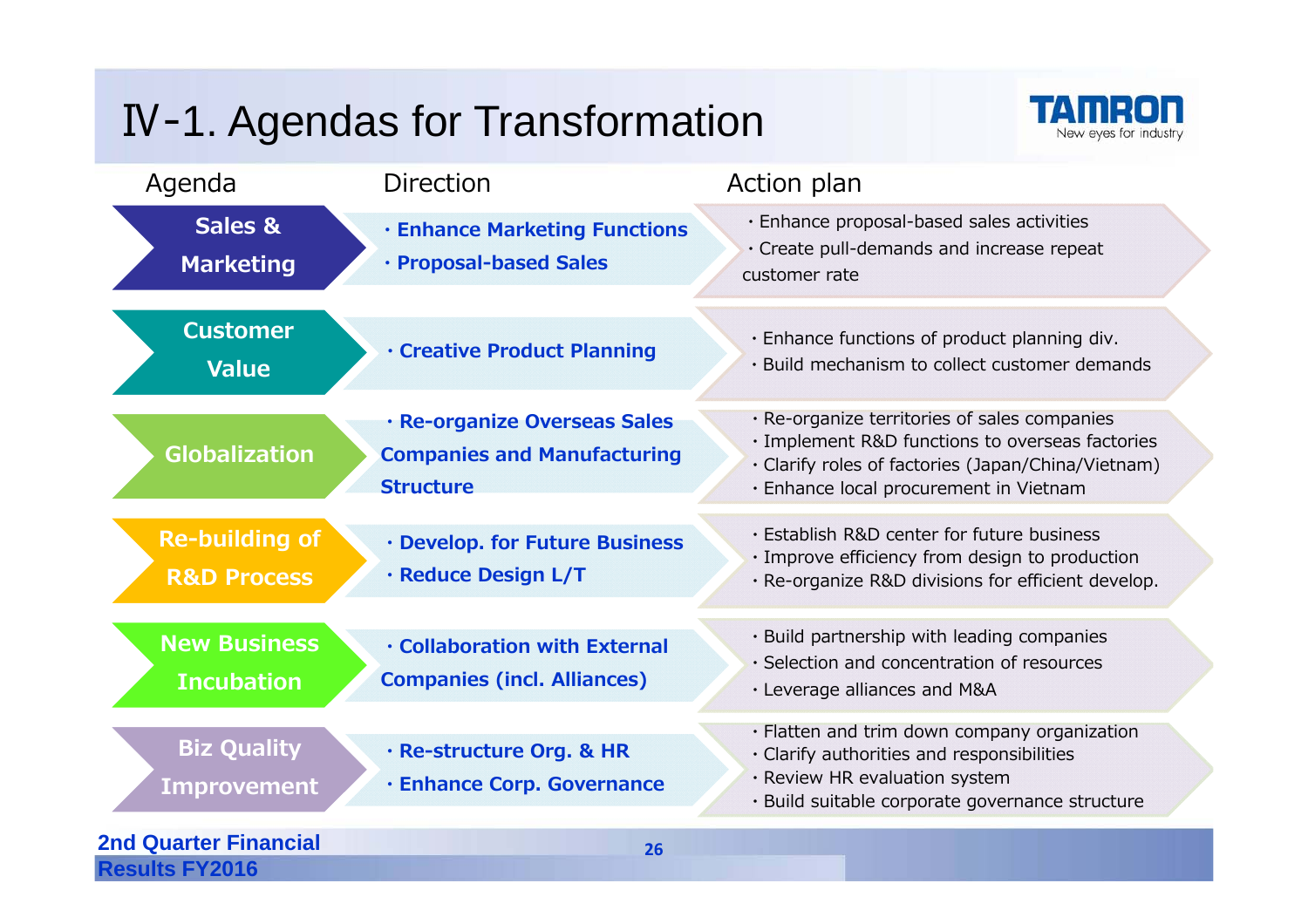Ⅳ- 2. Mid-Term Management Goals New eves for industry Mid-Term Management Goals **Net Sales ¥100.0 billion Management Vision** Mid-Term Management Goals of FY2018 **Net Sales ¥92.0 billion Operating ¥8.6 billion incomeActions for Business** (% Sales) 9.3% **Transformation Strategy ROE 10% or more**

Assumed exchange rate: US\$1=120JPY, €1=130JPY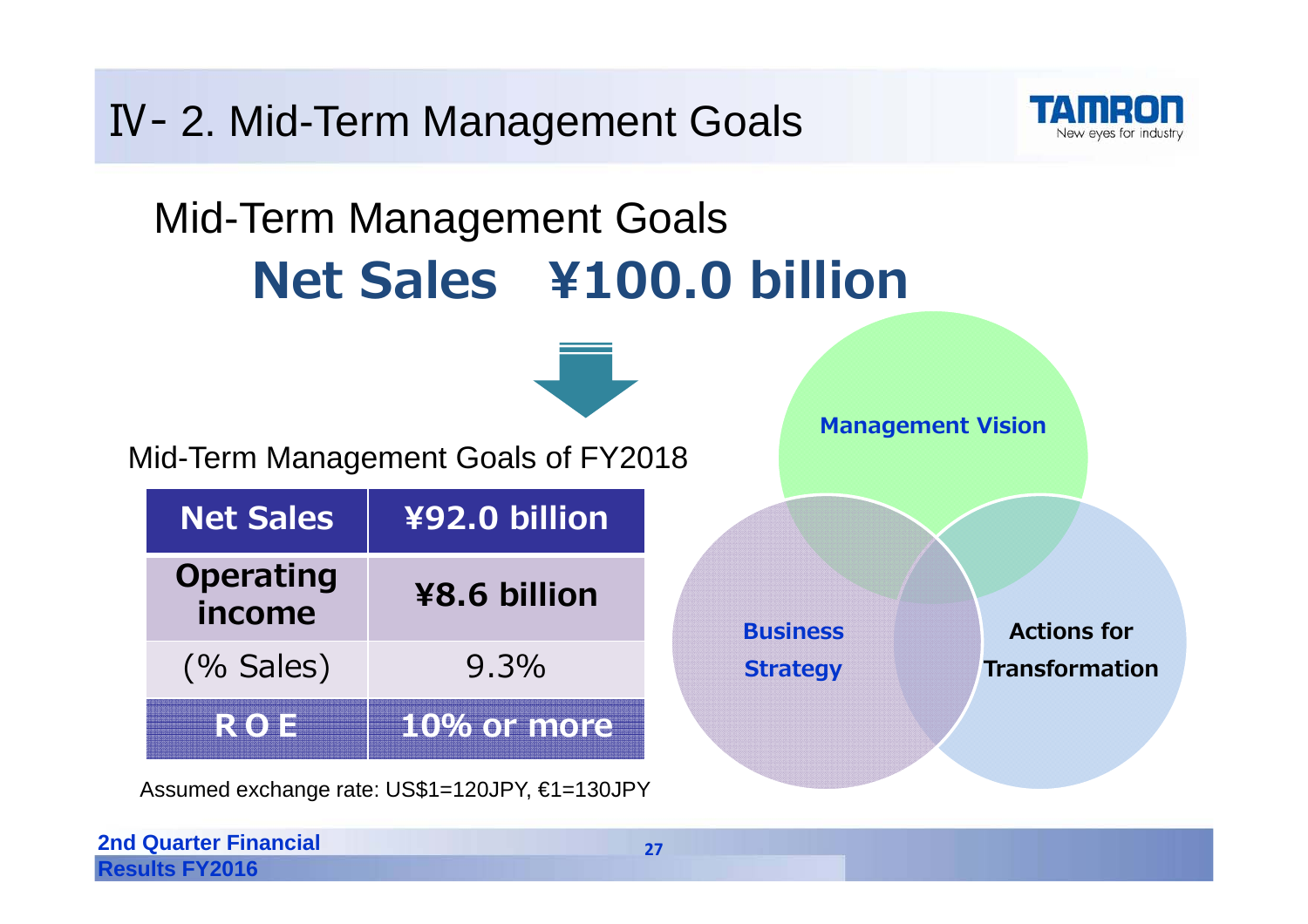## Ⅳ-3. Strategy towards FY2018



|                                                                                                                                                        | <b>Sales</b><br>Target                                                                          |                                                                                                          |                                                                                                                                                                                           | <b>Business Strategy</b>                                                                                                        |                                                                                                                                                                                                                                                                |
|--------------------------------------------------------------------------------------------------------------------------------------------------------|-------------------------------------------------------------------------------------------------|----------------------------------------------------------------------------------------------------------|-------------------------------------------------------------------------------------------------------------------------------------------------------------------------------------------|---------------------------------------------------------------------------------------------------------------------------------|----------------------------------------------------------------------------------------------------------------------------------------------------------------------------------------------------------------------------------------------------------------|
| Photographic<br>Products                                                                                                                               | ¥66.5<br>billion<br>$(72.3\%)$<br>*Composition Ratio                                            |                                                                                                          | development organization                                                                                                                                                                  | . Enhance sales organization and activities in emerging countries<br>. Enhance proposal-based sales approaches for OEM business | Improve profitability as core business $\Rightarrow$ Enhance business foundation<br>• Unique features and timely launches of new products with strengthening design and<br>. Enhance sales and marketing activities in areas whose market shares are still low |
| <b>Launched in 2015</b><br>35mm F/1.8VC USD<br>(Model F012)<br><b>Launched in Dec. 2014</b><br><b>Wide Zoom</b><br>15-30mm F/2.8VC USD<br>(Model A012) | <b>Launched</b><br>in Sep. 2015<br><b>Fixed Focal</b><br>(Model F013)<br><b>High Power Zoom</b> | 45mm F/1.8VC USD<br><b>Launched in Aug. 2015</b><br>World's lightest-weight*<br>18-200mm VC (Model B018) | Launched in 1st Half, 2016<br><b>Launched</b><br>in Feb. 2016<br><b>Macro</b><br>90mm F/2.8 VC USD<br>(Model F017)<br><b>New Model will be lunched</b><br>in 2 <sup>nd</sup> Half as well | <b>Launched</b><br>in Mar. 2016<br><b>Fixed Focal</b><br>85mm F/1.8 VC USD<br>(Model F016)                                      | <b>Launch more</b><br>new models<br>since FY2017~<br><b>Enhance lineup of value</b><br>added, compact and light-<br>weighted products<br><b>· Renew existing products</b><br>with additional values                                                            |
| <b>2nd Quarter Financial</b><br><b>Results FY2016</b>                                                                                                  |                                                                                                 | *among 18-200mm interchangeable lenses<br>(as of Aug. 5, 2015 / Source: Tamron)                          | <b>28</b>                                                                                                                                                                                 |                                                                                                                                 |                                                                                                                                                                                                                                                                |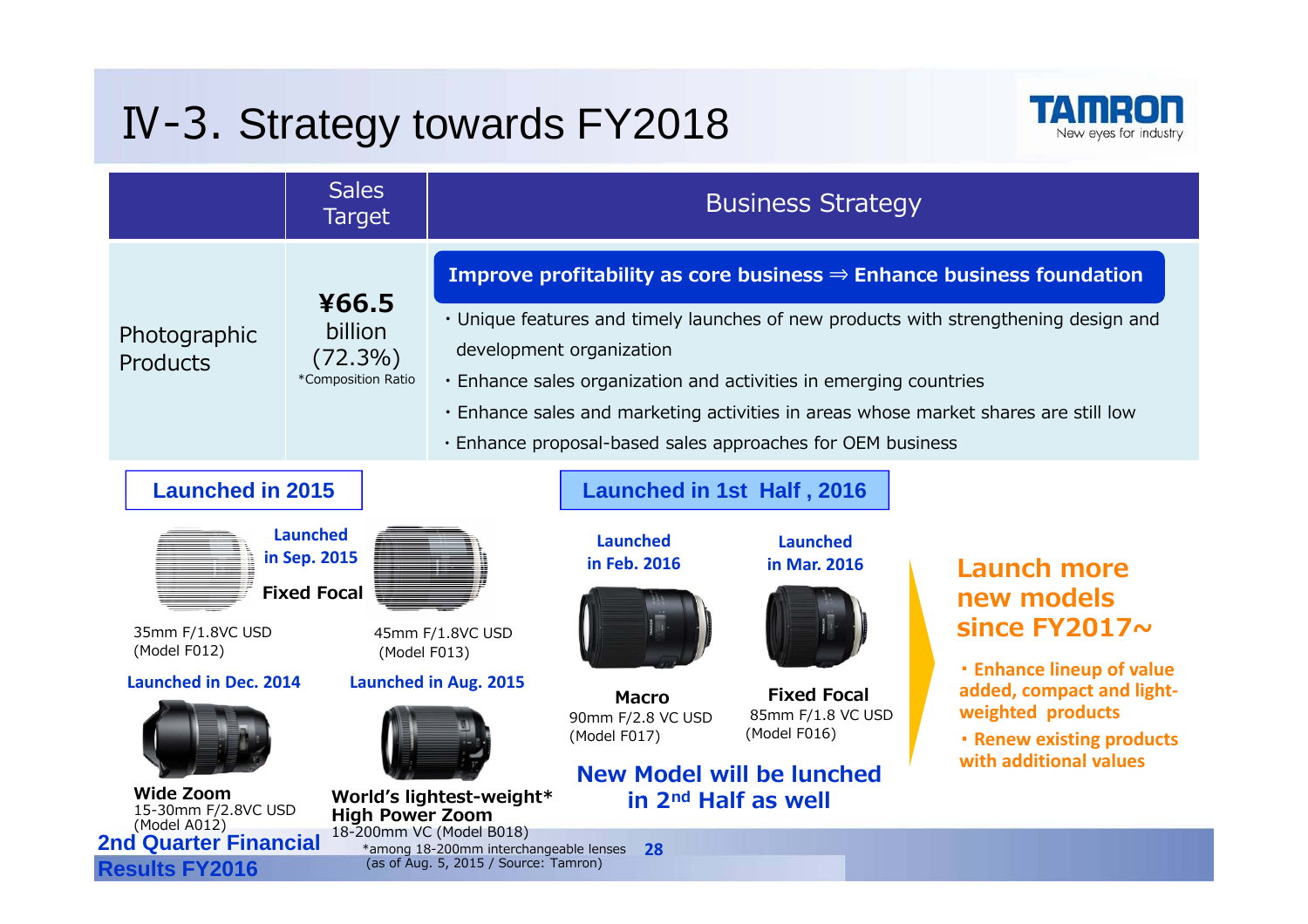## Ⅳ-3. Strategy towards FY2018



|                                                | <b>Sales</b><br><b>Target</b>                        | <b>Business Strategy</b>                                                                                                                                                                                                                                                                                                                                                                                                                                                                |
|------------------------------------------------|------------------------------------------------------|-----------------------------------------------------------------------------------------------------------------------------------------------------------------------------------------------------------------------------------------------------------------------------------------------------------------------------------------------------------------------------------------------------------------------------------------------------------------------------------------|
| <b>Optical</b><br><b>Components</b>            | 43.4<br>billion<br>$(3.7\%)$<br>*Composition Ratio   | Restrain investment to shrinking market $\Rightarrow$ Explore new business fields<br>• Restrain new investment and review R&D resources<br>. Entry into new business fields (Drone market etc.) with leveraging<br>our strength and advantage of optics technology<br>. Gain cost competitiveness of far-infrared range optical systems<br>Entry to Drone market                                                                                                                        |
| Commercial/<br>Industrial-use<br><b>Optics</b> | 422.1<br>billion<br>$(24.0\%)$<br>*Composition Ratio | Invest resources $\Rightarrow$ Create new business and incubate to core business<br>. Re-strengthen CCTV lenses business with technology innovation and recovery in China<br>• Enhance automotive camera lenses especially for sensing applications<br>· Develop camera module business (Compact/Ultra-sensitive camera module etc.)<br>. Establish new businesses through co-creation with external partners (including M&A)<br>Surveillance camera lenses<br>Automotive camera lenses |

#### **2nd Quarter Financial Results FY2016**